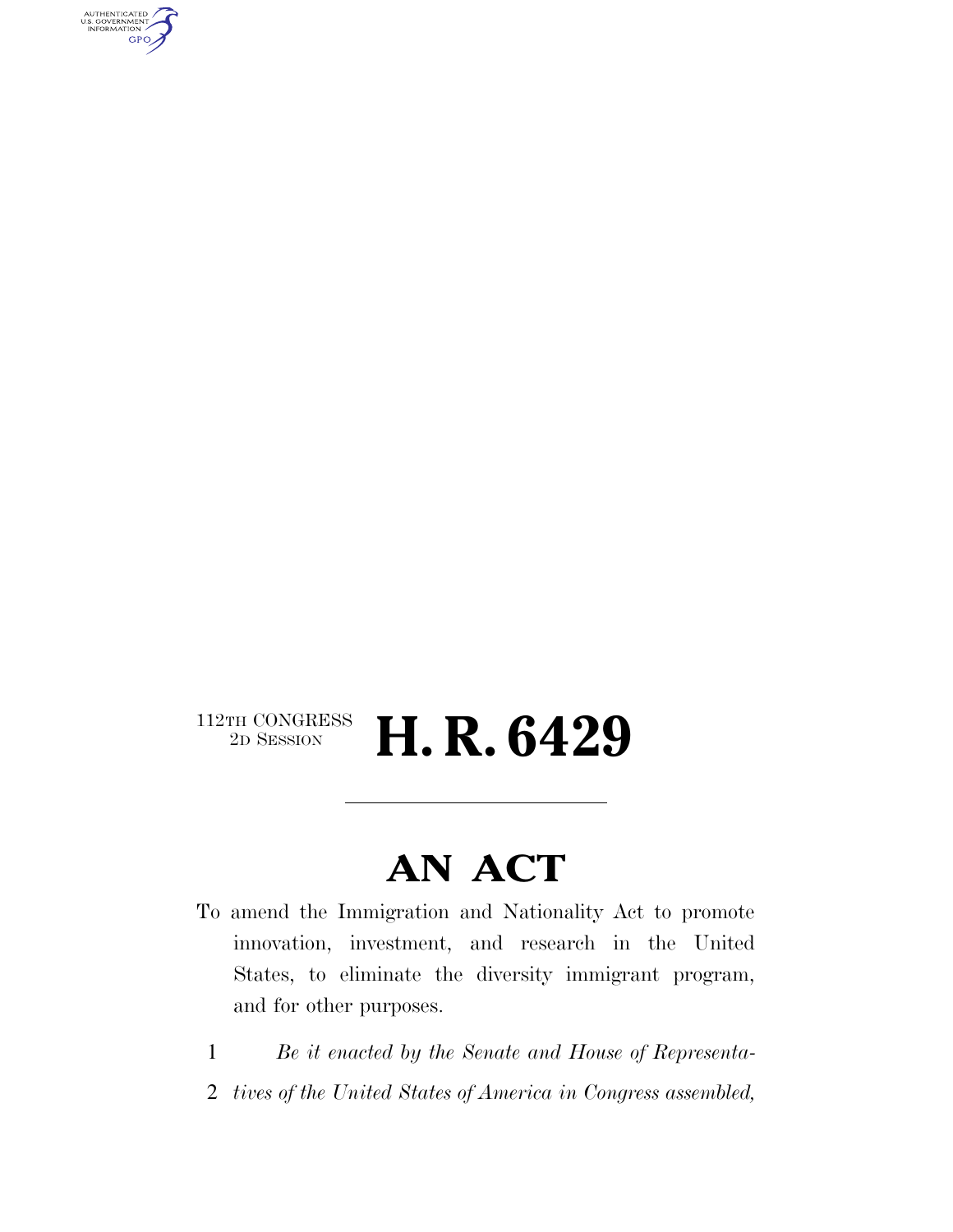#### **SECTION 1. SHORT TITLE.**

 This Act may be cited as the ''STEM Jobs Act of 2012''.

#### **SEC. 2. IMMIGRANT VISAS FOR CERTAIN ADVANCED STEM GRADUATES.**

 (a) WORLDWIDE LEVEL OF IMMIGRATION.—Section 201(d)(2) of the Immigration and Nationality Act (8 8 U.S.C.  $1151(d)(2)$  is amended by adding at the end the following:

 ''(D)(i) In addition to the increase provided under subparagraph (C), the number computed under this para- graph for fiscal year 2014 and subsequent fiscal years shall be further increased by the number specified in clause (ii), to be used in accordance with paragraphs (6) and (7) of section 203(b), except that—

- ''(I) immigrant visa numbers made available under this subparagraph but not required for the classes specified in paragraphs (6) and (7) of section 203(b) shall not be counted for purposes of sub-20 section  $(e)(3)(C)$ ; and
- 21 "(II) for purposes of paragraphs (1) through (5) of section 203(b), the increase under this sub- paragraph shall not be counted for purposes of com- puting any percentage of the worldwide level under this subsection.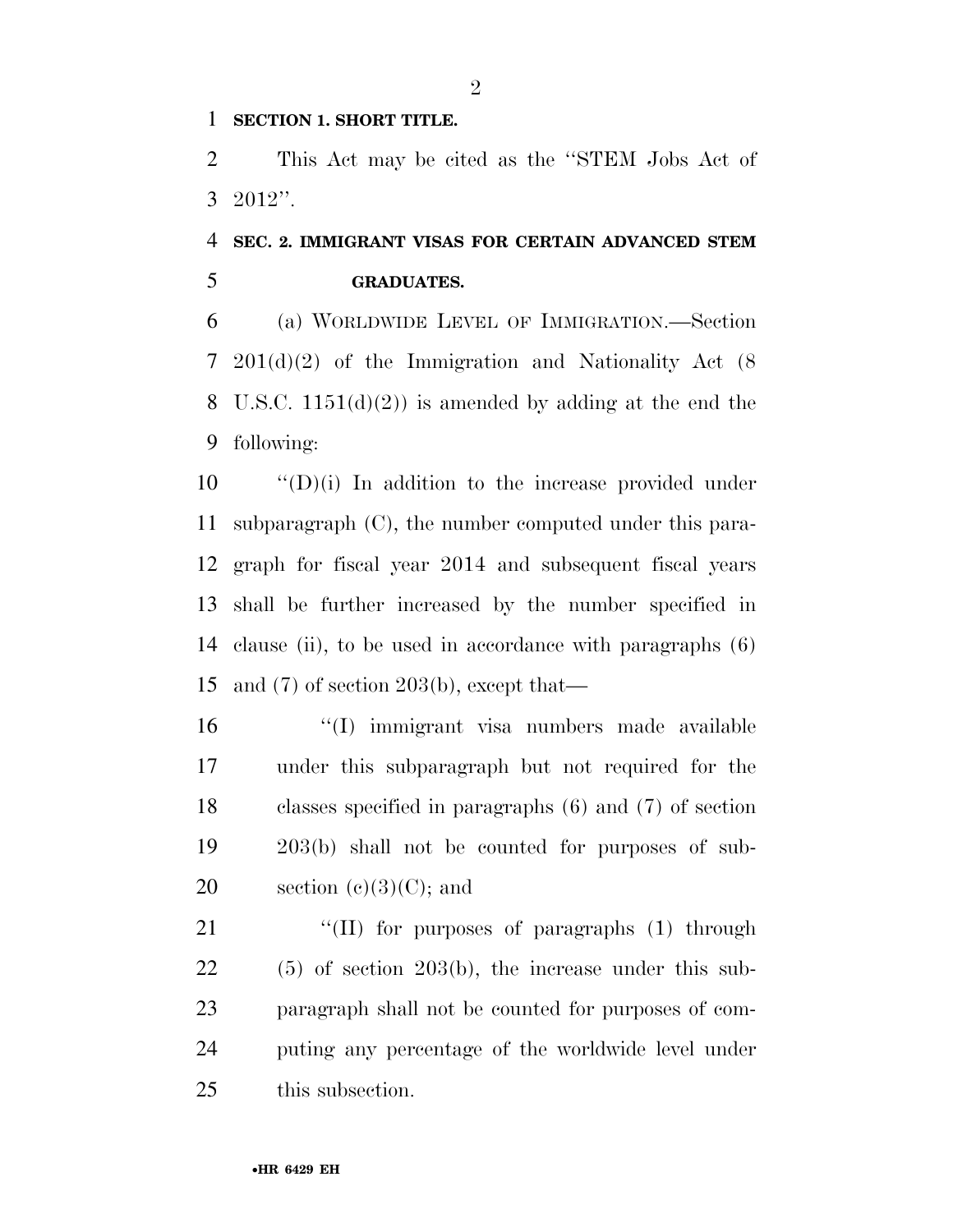1 "(ii) The number specified in this clause is 55,000, reduced for any fiscal year by the number by which the number of visas under section 201(e) would have been re- duced in that year pursuant to section 203(d) of the Nica- raguan Adjustment and Central American Relief Act (8 U.S.C. 1151 note) if section 201(e) had not been repealed by section 3 of the STEM Jobs Act of 2012.

 ''(iii) Immigrant visa numbers made available under this subparagraph for fiscal year 2014, but not used for the classes specified in paragraphs (6) and (7) of section 203(b) in such year, may be made available in subsequent years as if they were included in the number specified in clause (ii) only to the extent of the cumulative number 14 of petitions under section  $204(a)(1)(F)$ , and applications 15 for a labor certification under section  $212(a)(5)(A)$ , filed in fiscal year 2014 with respect to aliens seeking a visa under paragraph (6) or (7) of section 203(b) up to, but not exceeding, the number specified in clause (ii) for such year. Such immigrant visa numbers may only be made available in fiscal years after fiscal year 2014 in connec-21 tion with a petition under section  $204(a)(1)(F)$ , or an ap- plication for a labor certification under section  $212(a)(5)(A)$ , that was filed in fiscal year 2014.

 ''(iv) Immigrant visa numbers made available under this subparagraph for fiscal year 2015, but not used for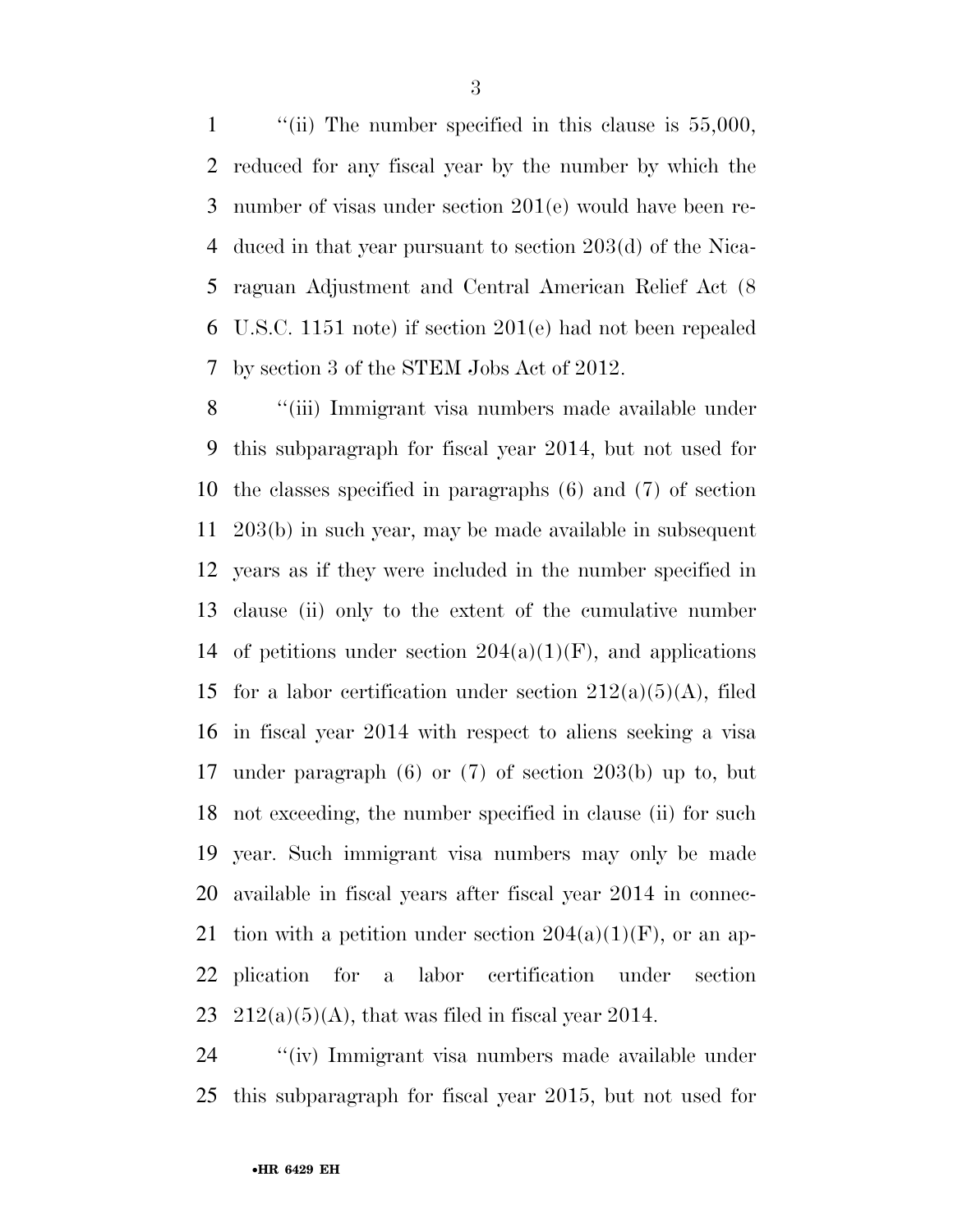the classes specified in paragraphs (6) and (7) of section 203(b) during such year, may be made available in subse- quent years as if they were included in the number speci- fied in clause (ii) only to the extent of the cumulative num-5 ber of petitions under section  $204(a)(1)(F)$ , and applica-6 tions for a labor certification under section  $212(a)(5)(A)$ , filed in fiscal year 2015 with respect to aliens seeking a visa under paragraph (6) or (7) of section 203(b) up to, but not exceeding, the number specified in clause (ii) for such year. Such immigrant visa numbers may only be made available in fiscal years after fiscal year 2015 in con-12 nection with a petition under section  $204(a)(1)(F)$ , or an application for a labor certification under section  $212(a)(5)(A)$ , that was filed in fiscal year 2015.

 ''(v) Immigrant visa numbers made available under this subparagraph for fiscal year 2016, but not used for the classes specified in paragraphs (6) and (7) of section 203(b) in such year, may be made available in subsequent years as if they were included in the number specified in clause (ii), but only—

 $\langle (I) \rangle$  to the extent of the cumulative number of 22 petitions under section  $204(a)(1)(F)$ , and applica- tions for a labor certification under section  $212(a)(5)(A)$ , filed in fiscal year 2016 with respect to aliens seeking a visa under paragraph (6) or (7)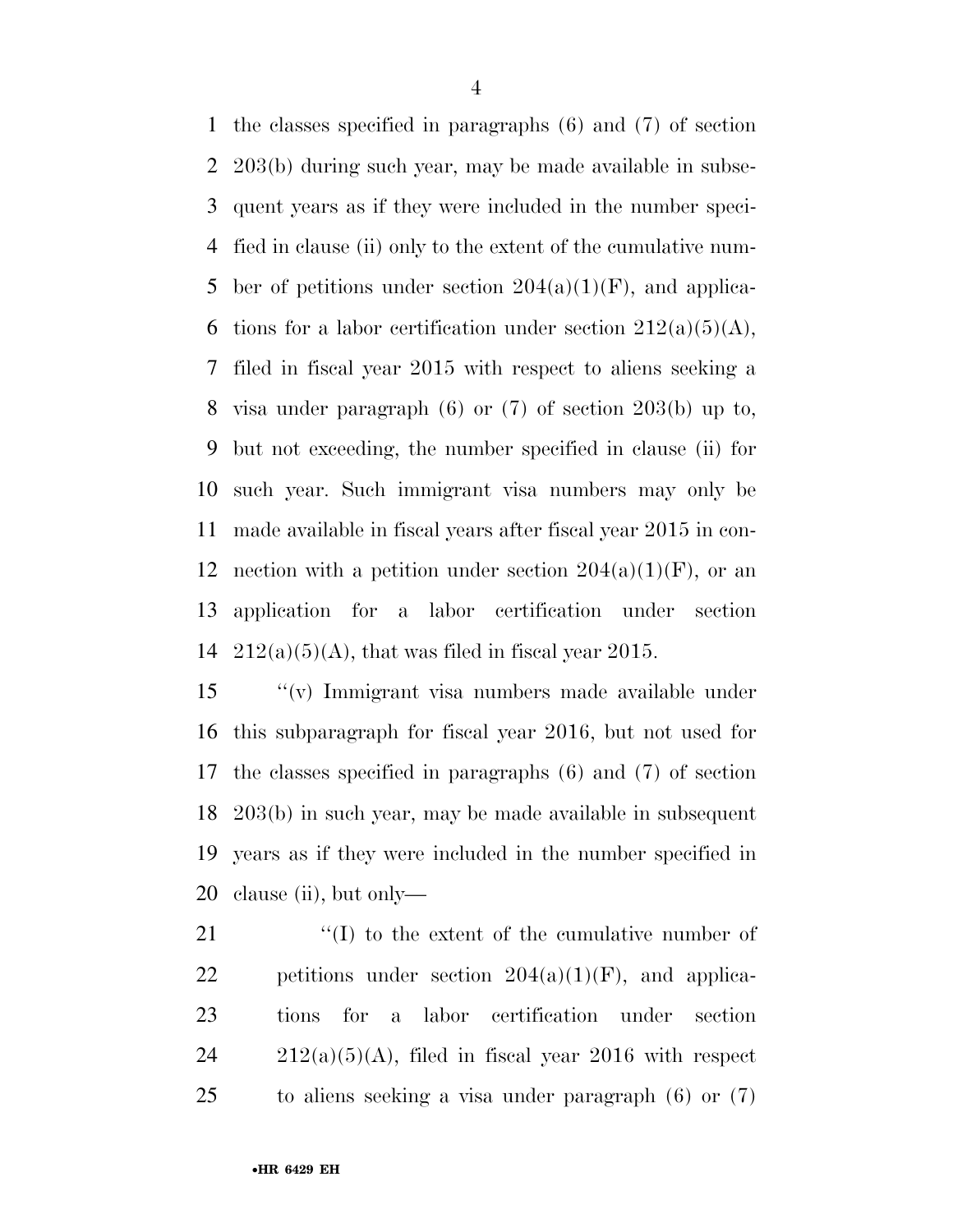| $\mathbf{1}$   | of section $203(b)$ up to, but not exceeding, the num-                  |  |
|----------------|-------------------------------------------------------------------------|--|
| $\overline{2}$ | ber specified in clause (ii) for such year;                             |  |
| 3              | "(II) if the immigrant visa numbers used under                          |  |
| $\overline{4}$ | this subparagraph for fiscal year 2015 with respect                     |  |
| 5              | to aliens seeking a visa under paragraph $(6)$ or $(7)$                 |  |
| 6              | of section $203(b)$ were less than the number speci-                    |  |
| 7              | fied in clause (ii) for such year; and                                  |  |
| 8              | "(III) if the processing standards set forth in                         |  |
| 9              | sections $204(a)(1)(F)(ii)$ and $212(a)(5)(A)(vi)$ were                 |  |
| 10             | not met in fiscal year 2016.                                            |  |
| 11             | Such immigrant visa numbers may only be made available                  |  |
| 12             | in fiscal years after fiscal year 2016 in connection with               |  |
| 13             | a petition under section $204(a)(1)(F)$ , or an application             |  |
| 14             | for a labor certification under section $212(a)(5)(A)$ , that           |  |
| 15             | was filed in fiscal year 2016.                                          |  |
| 16             | "(vi) Immigrant visa numbers made available under                       |  |
| 17             | this subparagraph for fiscal year 2017, but not used for                |  |
| 18             | the classes specified in paragraphs $(6)$ and $(7)$ of section          |  |
| 19             | $203(b)$ in such year, may be made available in subsequent              |  |
| <b>20</b>      | years as if they were included in the number specified in               |  |
| 21             | clause $(ii)$ , but only—                                               |  |
| 22             | $\lq\lq$ to the extent of the cumulative number of                      |  |
| 23             | petitions under section $204(a)(1)(F)$ , and applica-                   |  |
| 24             | labor certification<br>for<br>section<br>tions<br>under<br>$\mathbf{a}$ |  |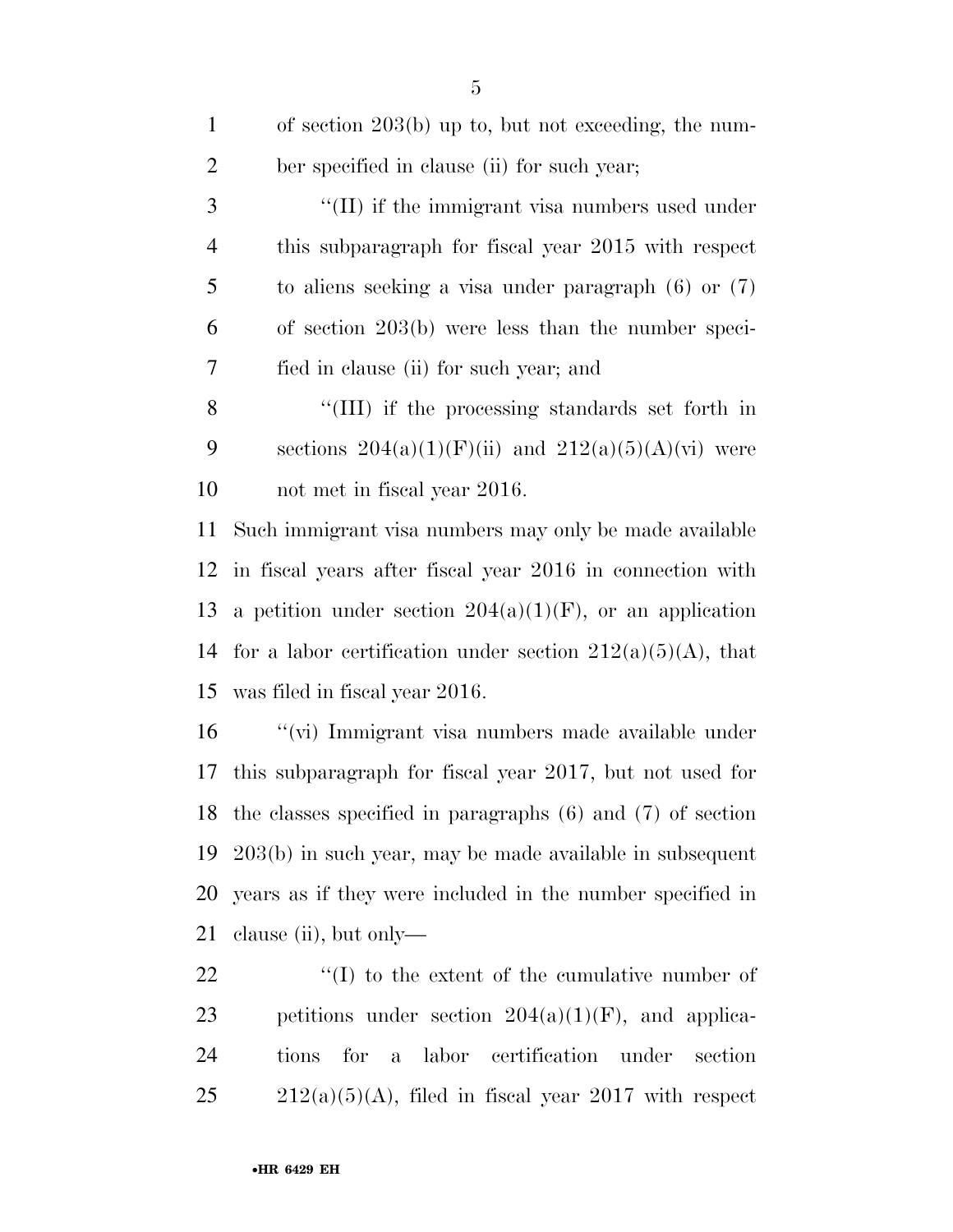| $\mathbf{1}$   | to aliens seeking a visa under paragraph $(6)$ or $(7)$       |
|----------------|---------------------------------------------------------------|
| $\overline{2}$ | of section 203(b) up to, but not exceeding, the num-          |
| $\mathfrak{Z}$ | ber specified in clause (ii) for such year;                   |
| $\overline{4}$ | "(II) if the immigrant visa numbers used under                |
| 5              | this subparagraph for fiscal year 2016 with respect           |
| 6              | to aliens seeking a visa under paragraph $(6)$ or $(7)$       |
| 7              | of section $203(b)$ were less than the number speci-          |
| 8              | fied in clause (ii) for such year; and                        |
| 9              | "(III) if the processing standards set forth in               |
| 10             | sections $204(a)(1)(F)(ii)$ and $212(a)(5)(A)(vi)$ were       |
| 11             | not met in fiscal year 2017.                                  |
| 12             | Such immigrant visa numbers may only be made available        |
| 13             | in fiscal years after fiscal year 2016 in connection with     |
| 14             | a petition under section $204(a)(1)(F)$ , or an application   |
| 15             | for a labor certification under section $212(a)(5)(A)$ , that |
| 16             | was filed in fiscal year 2017.".                              |
| 17             | (b) NUMERICAL LIMITATION TO ANY SINGLE FOR-                   |
| 18             | EIGN STATE.—Section $202(a)(5)(A)$ of such Act (8 U.S.C.      |
| 19             | $1152(a)(5)(A)$ is amended by striking "or $(5)$ " and in-    |
| 20             | serting $(5)$ , (6), or (7)".                                 |
| 21             | (c) PREFERENCE ALLOCATION FOR EMPLOYMENT-                     |
| 22             | BASED IMMIGRANTS.—Section 203(b) of such Act (8)              |
| 23             | U.S.C. $1153(b)$ is amended—                                  |
| 24             | $(1)$ by redesignating paragraph $(6)$ as para-               |
| 25             | $graph(8)$ ; and                                              |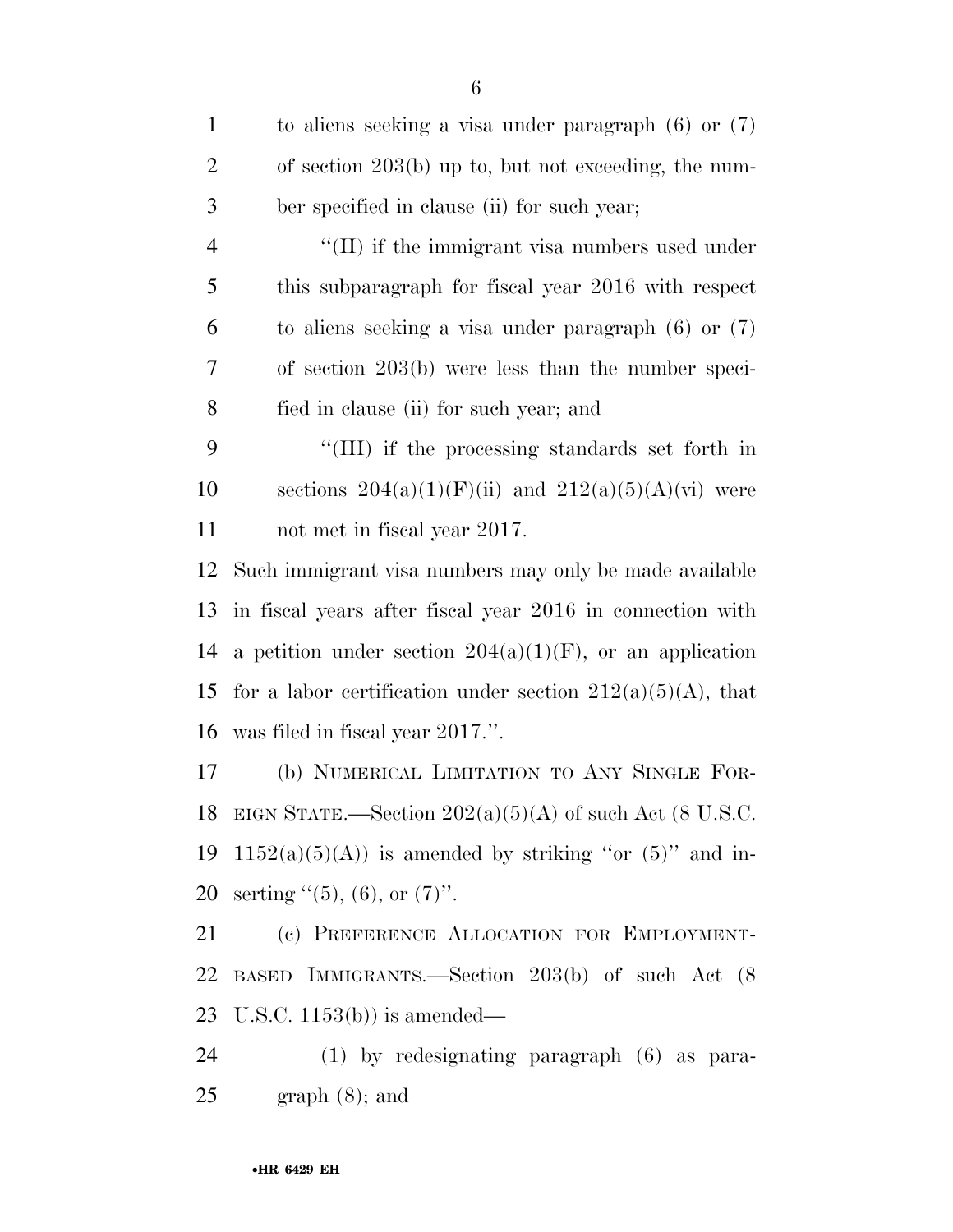| $\mathbf{1}$   | $(2)$ by inserting after paragraph $(5)$ the fol-    |
|----------------|------------------------------------------------------|
| $\overline{2}$ | lowing:                                              |
| 3              | "(6) ALIENS HOLDING DOCTORATE DEGREES                |
| $\overline{4}$ | FROM U.S. DOCTORAL INSTITUTIONS OF HIGHER            |
| 5              | EDUCATION IN SCIENCE, TECHNOLOGY, ENGINEER-          |
| 6              | ING, OR MATHEMATICS.-                                |
| 7              | "(A) IN GENERAL.—Visas shall be made                 |
| 8              | available, in a number not to exceed the number      |
| 9              | specified in section $201(d)(2)(D)(ii)$ , to quali-  |
| 10             | fied immigrants who—                                 |
| 11             | "(i) hold a doctorate degree in a field              |
| 12             | of science, technology, engineering, or              |
| 13             | mathematics from a United States doctoral            |
| 14             | institution of higher education; and                 |
| 15             | "(ii) have taken all doctoral courses in             |
| 16             | a field of science, technology, engineering,         |
| 17             | or mathematics, including all courses taken          |
| 18             | by correspondence (including courses of-             |
| 19             | fered by telecommunications) or by dis-              |
| 20             | tance education, while physically present in         |
| 21             | the United States.                                   |
| 22             | "(B) DEFINITIONS.—For purposes of this               |
| 23             | paragraph, paragraph (7), and sections               |
| 24             | $101(a)(15)(F)(i)(I)$ and $212(a)(5)(A)(iii)(III)$ : |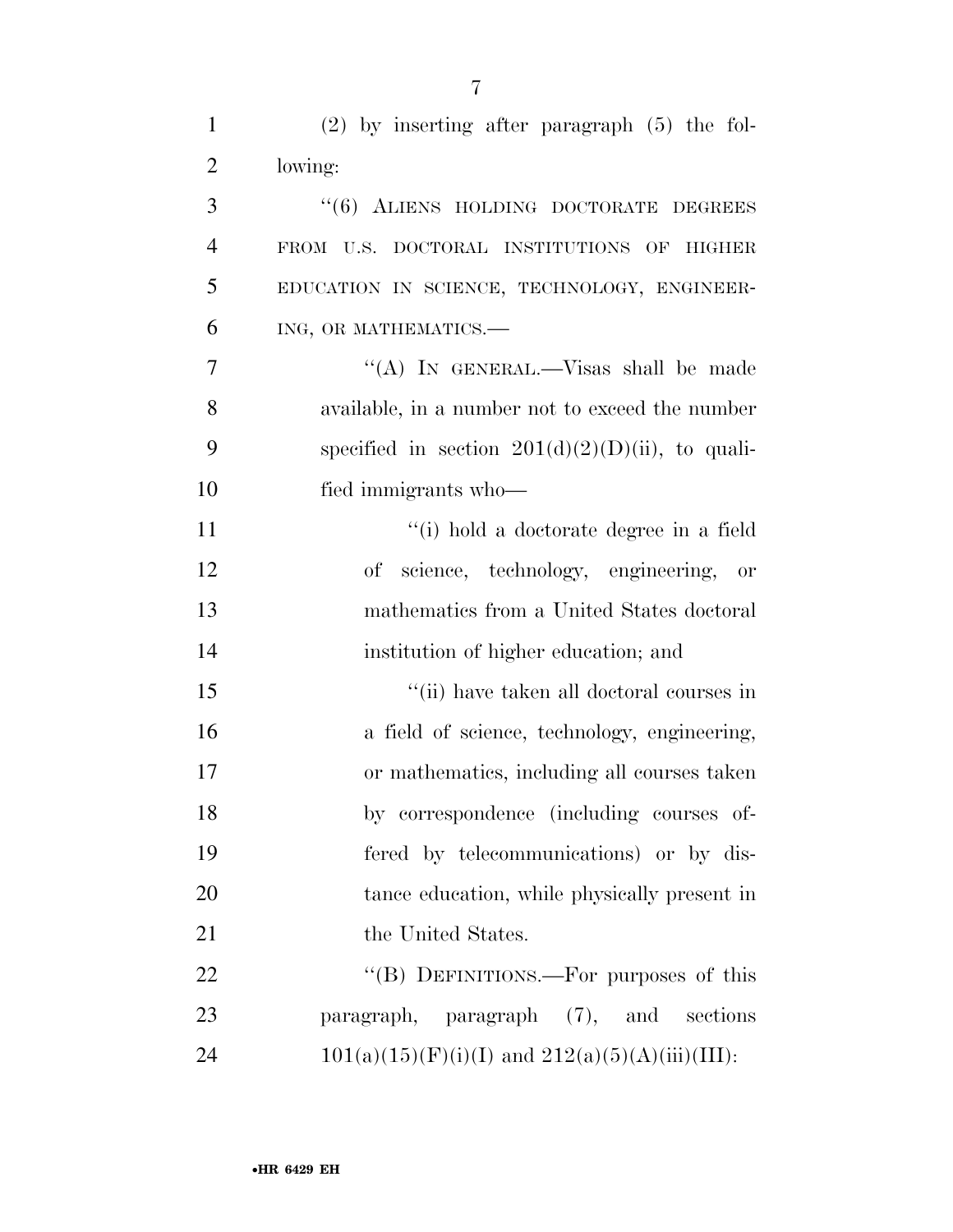1 ''(i) The term 'distance education' has the meaning given such term in section 103 of the Higher Education Act of 1965 (20 U.S.C. 1003). 5 "(ii) The term 'field of science, tech- nology, engineering, or mathematics' means a field included in the Department of Education's Classification of Instruc- tional Programs taxonomy within the sum- mary groups of computer and information sciences and support services, engineering, mathematics and statistics, and physical sciences. 14 ''(iii) The term 'United States doc-15 toral institution of higher education' means an institution that—  $\text{``(I)}$  is described in section 101(a) of the Higher Education Act of 1965 (20 U.S.C. 1001(a)) or is a proprietary institution of higher edu- cation (as defined in section 102(b) of 22 such Act  $(20 \text{ U.S.C. } 1002(b))$ ;  $\frac{1}{2}$  (II) was classified by the Car- negie Foundation for the Advance-ment of Teaching on January 1,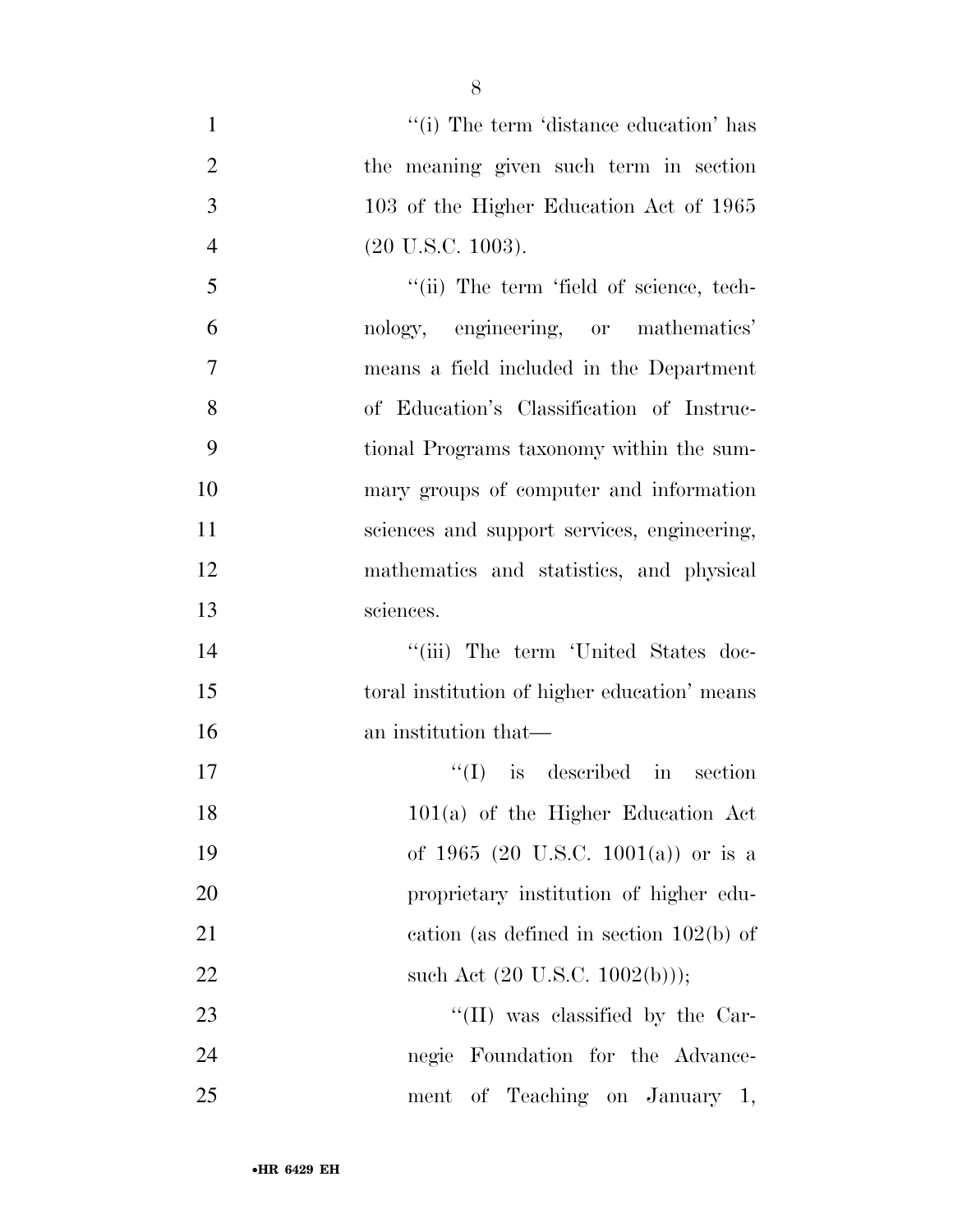| $\mathbf{1}$   | 2012, as a doctorate-granting univer-        |
|----------------|----------------------------------------------|
| $\overline{2}$ | sity with a very high or high level of       |
| 3              | research activity or classified by the       |
| $\overline{4}$ | National Science Foundation after the        |
| 5              | date of enactment of this paragraph,         |
| 6              | pursuant to an application by the in-        |
| $\overline{7}$ | stitution, as having equivalent re-          |
| 8              | search activity to those institutions        |
| 9              | that had been classified by the Car-         |
| 10             | negie Foundation as being doctorate-         |
| 11             | granting universities with a very high       |
| 12             | or high level of research activity;          |
| 13             | "(III) has been in existence for             |
| 14             | at least 10 years; and                       |
| 15             | $\lq\lq (IV)$ is accredited by an accred-    |
| 16             | iting body that is itself accredited ei-     |
| 17             | ther by the Department of Education          |
| 18             | or by the Council for Higher Edu-            |
| 19             | cation Accreditation.                        |
| $20\,$         | "(C) LABOR CERTIFICATION REQUIRED.—          |
| 21             | "(i) IN GENERAL.—Subject to clause           |
| 22             | (ii), the Secretary of Homeland Security     |
| 23             | may not approve a petition filed for classi- |
| 24             | fication of an alien under subparagraph      |
| 25             | (A) unless the Secretary of Homeland Se-     |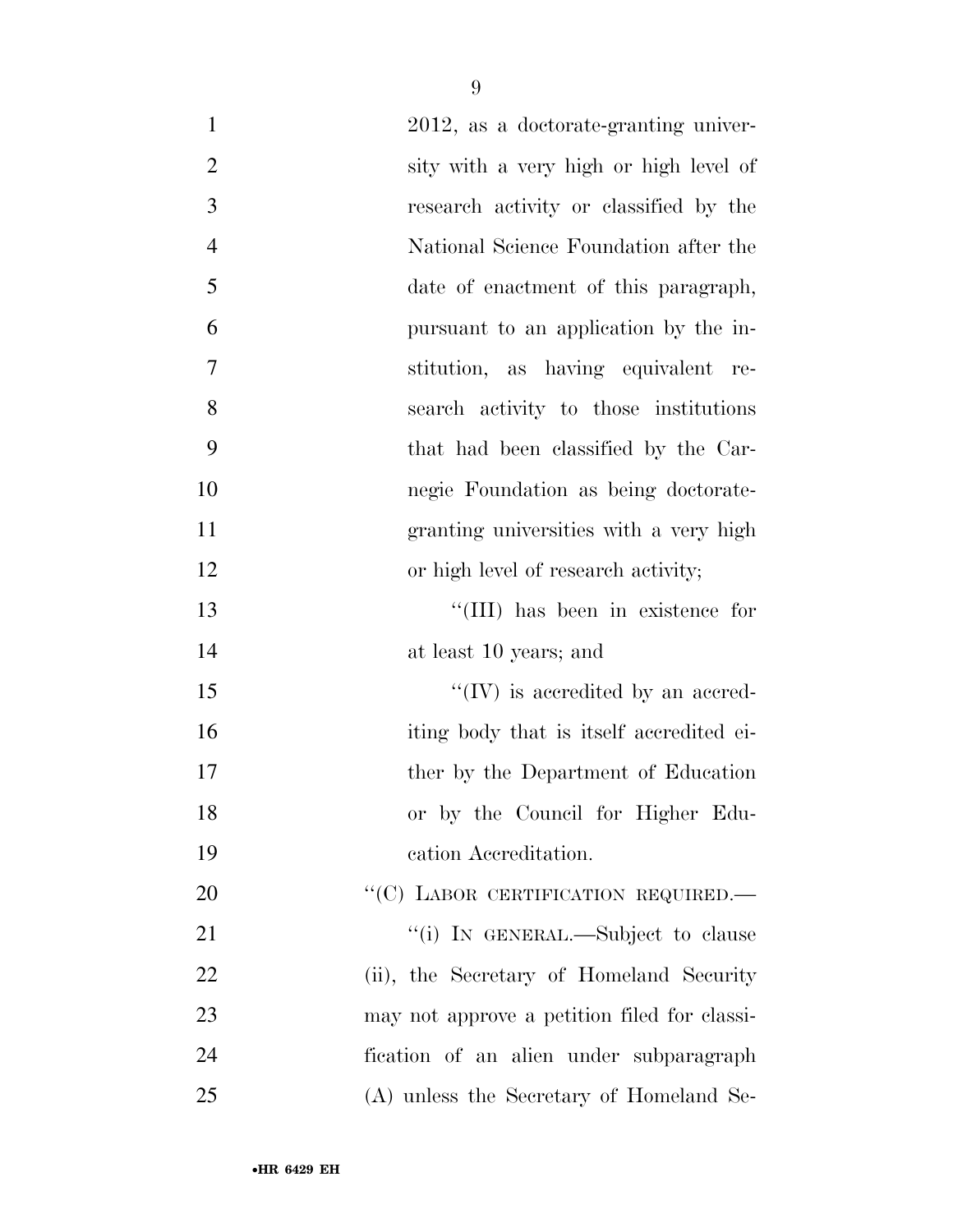| $\mathbf{1}$   | curity is in receipt of a determination           |
|----------------|---------------------------------------------------|
| $\overline{2}$ | made by the Secretary of Labor pursuant           |
| 3              | to the provisions of section $212(a)(5)(A)$ ,     |
| $\overline{4}$ | except that the Secretary of Homeland Se-         |
| 5              | curity may, when the Secretary deems it to        |
| 6              | be in the national interest, waive this re-       |
| 7              | quirement.                                        |
| 8              | "(ii) REQUIREMENT DEEMED SATIS-                   |
| 9              | FIED.—The requirement of clause (i) shall         |
| 10             | be deemed satisfied with respect to an em-        |
| 11             | ployer and an alien in a case in which a          |
| 12             | certification<br>made<br>under<br>section         |
| 13             | $212(a)(5)(A)(i)$ has already been obtained       |
| 14             | with respect to the alien by that employer.       |
| 15             | " $(7)$ ALIENS HOLDING MASTER'S<br><b>DEGREES</b> |
| 16             | FROM U.S. DOCTORAL INSTITUTIONS OF HIGHER         |
| 17             | EDUCATION IN SCIENCE, TECHNOLOGY, ENGINEER-       |
| 18             | ING, OR MATHEMATICS.-                             |
| 19             | "(A) IN GENERAL.—Any visas not required           |
| 20             | for the class specified in paragraph (6) shall be |
| 21             | made available to the class of aliens who-        |
| 22             | "(i) hold a master's degree in a field            |
| 23             | of science, technology, engineering,<br>or        |
| 24             | mathematics from a United States doctoral         |
| 25             | institution of higher education that was ei-      |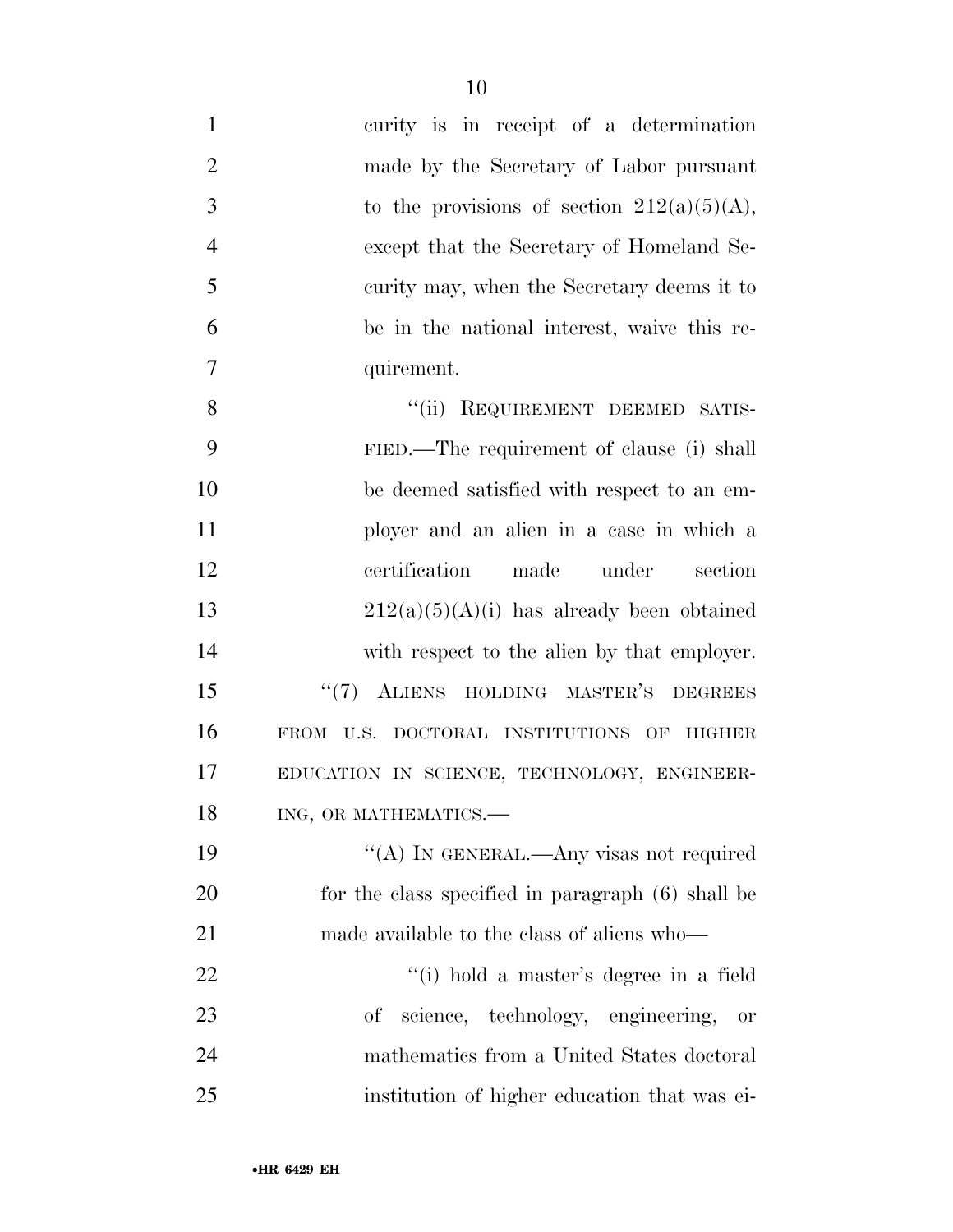- 1 ther part of a master's program that re-2 quired at least 2 years of enrollment or part of a 5-year combined baccalaureate- master's degree program in such field; ''(ii) have taken all master's degree courses in a field of science, technology, engineering, or mathematics, including all courses taken by correspondence (including courses offered by telecommunications) or by distance education, while physically **present in the United States**; and 12 ''(iii) hold a baccalaureate degree in a field of science, technology, engineering, or mathematics or in a field included in the Department of Education's Classification of Instructional Programs taxonomy within the summary group of biological and bio- medical sciences. 19 "(B) LABOR CERTIFICATION REQUIRED. 20 "(i) IN GENERAL.—Subject to clause 21 (ii), the Secretary of Homeland Security may not approve a petition filed for classi-
- fication of an alien under subparagraph (A) unless the Secretary of Homeland Se-curity is in receipt of a determination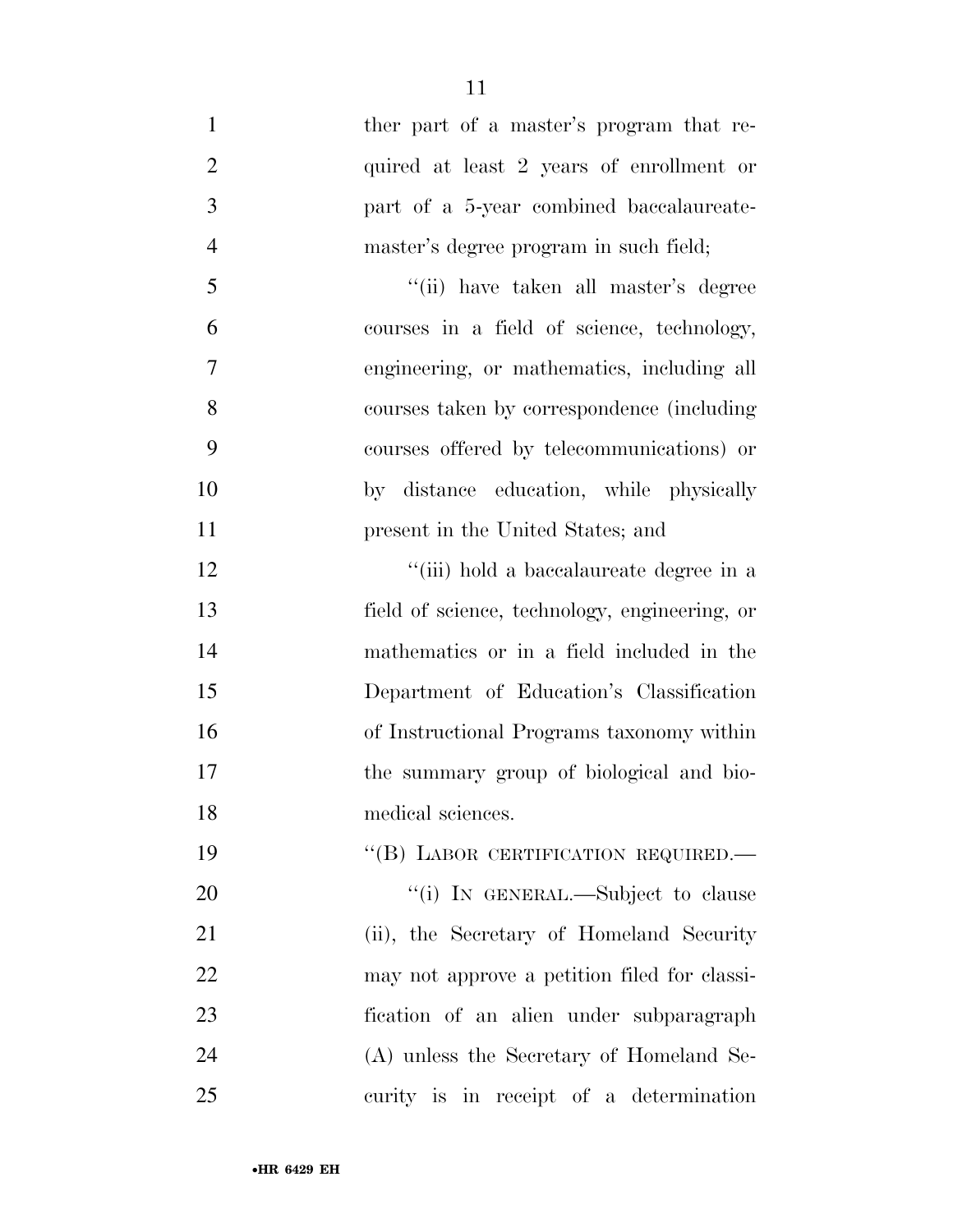| $\mathbf{1}$   | made by the Secretary of Labor pursuant             |
|----------------|-----------------------------------------------------|
| $\overline{2}$ | to the provisions of section $212(a)(5)(A)$ ,       |
| 3              | except that the Secretary of Homeland Se-           |
| $\overline{4}$ | curity may, when the Secretary deems it to          |
| 5              | be in the national interest, waive this re-         |
| 6              | quirement.                                          |
| $\overline{7}$ | REQUIREMENT DEEMED SATIS-<br>``(ii)                 |
| 8              | FIED.—The requirement of clause (i) shall           |
| 9              | be deemed satisfied with respect to an em-          |
| 10             | ployer and an alien in a case in which a            |
| 11             | certification<br>made<br>under<br>section           |
| 12             | $212(a)(5)(A)(i)$ has already been obtained         |
| 13             | with respect to the alien by that employer.         |
| 14             | DEFINITIONS.—The definitions<br>$\lq\lq C$<br>in    |
| 15             | paragraph $(6)(B)$ shall apply for purposes of      |
| 16             | this paragraph.".                                   |
| 17             | PROCEDURE FOR GRANTING IMMIGRANT STA-<br>(d)        |
| 18             | TUS.—Section $204(a)(1)(F)$ of such Act $(8$ U.S.C. |
| 19             | $1154(a)(1)(F)$ is amended—                         |
| 20             | (1) by striking "(F)" and inserting "(F)(i)";       |
| 21             | (2) by striking "or $203(b)(3)$ " and inserting     |
| 22             | " $203(b)(3)$ , $203(b)(6)$ , or $203(b)(7)$ ";     |
| 23             | (3) by striking "Attorney General" and insert-      |
| 24             | ing "Secretary of Homeland Security"; and           |
| 25             | (4) by adding at the end the following:             |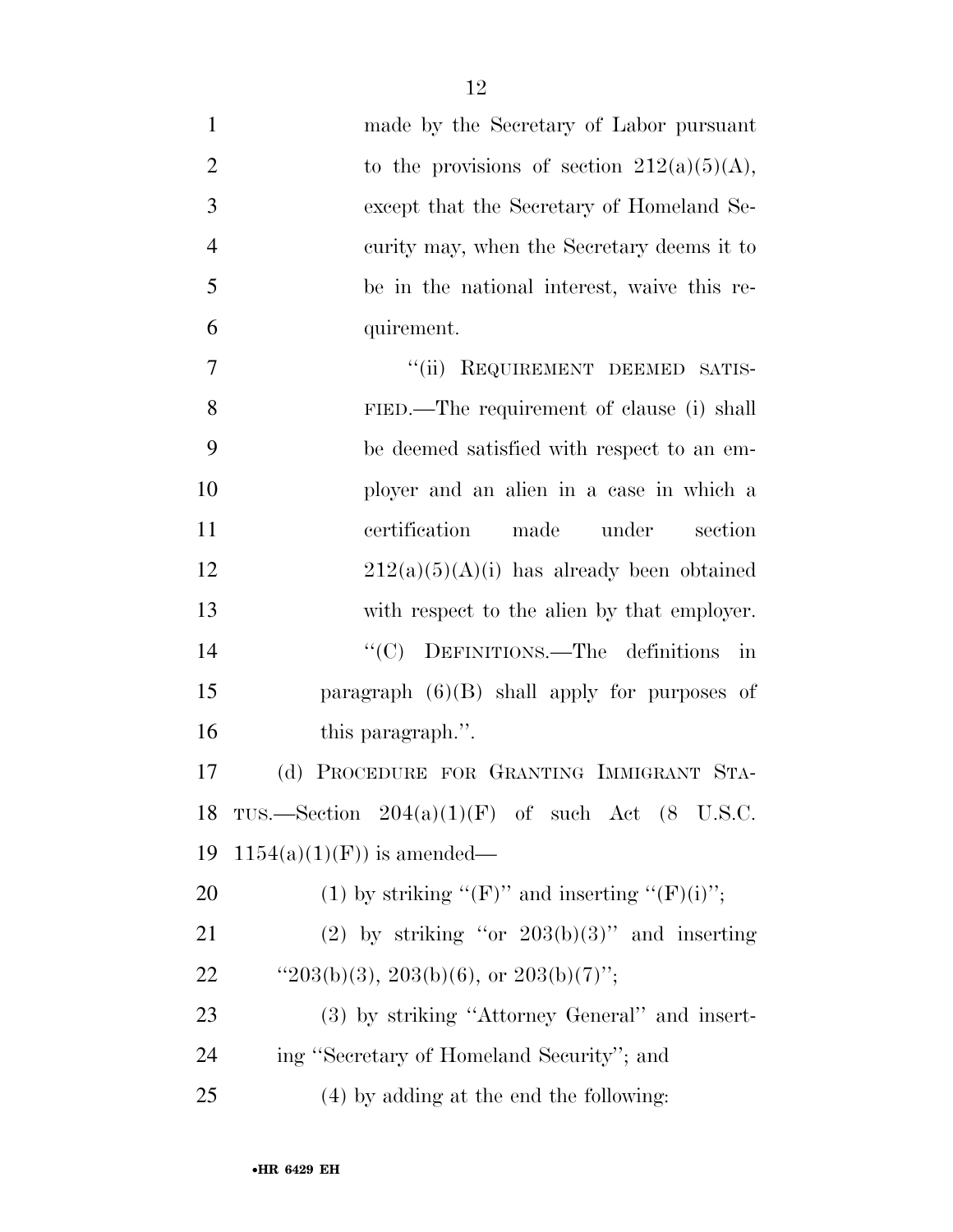''(ii) The following processing standards shall apply with respect to petitions under clause (i) relating to alien beneficiaries qualifying under paragraph (6) or (7) of sec-tion 203(b):

 ''(I) The Secretary of Homeland Security shall adjudicate such petitions not later than 60 days after the date on which the petition is filed. In the event that additional information or documentation is requested by the Secretary during such 60-day pe- riod, the Secretary shall adjudicate the petition not 11 later than 30 days after the date on which such in-formation or documentation is received.

 ''(II) The petitioner shall be notified in writing within 30 days of the date of filing if the petition does not meet the standards for approval. If the pe-16 tition does not meet such standards, the notice shall include the reasons therefore and the Secretary shall provide an opportunity for the prompt resubmission of a modified petition.''.

 (e) LABOR CERTIFICATION AND QUALIFICATION FOR 21 CERTAIN IMMIGRANTS.—Section  $212(a)(5)$  of such Act  $(8)$ 22 U.S.C.  $1182(a)(5)$  is amended—

23 (1) in subparagraph  $(A)$ —

24 (A) in clause (ii)—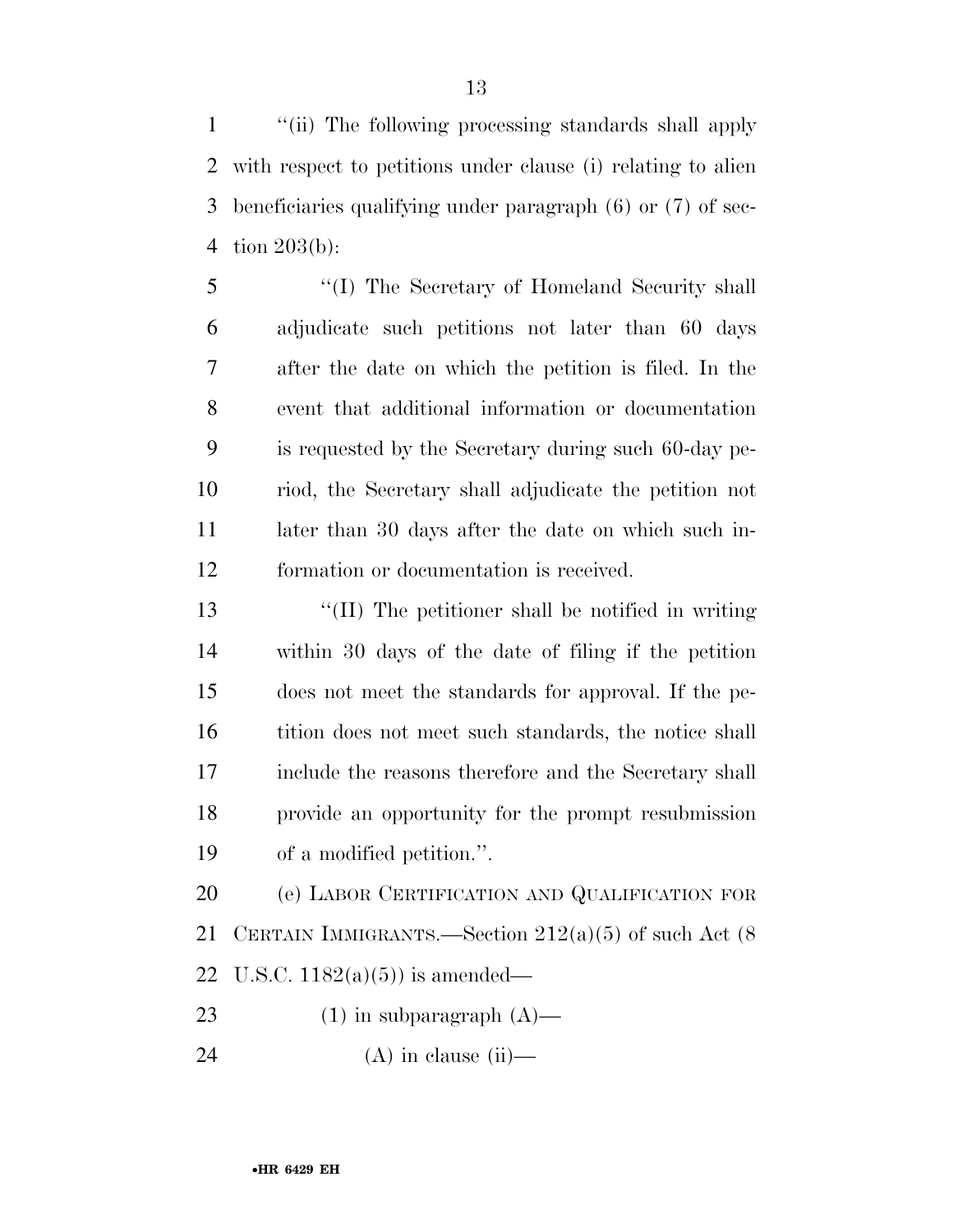| $\mathbf{1}$   | (i) in subclause (I), by striking ", or"         |
|----------------|--------------------------------------------------|
| $\overline{2}$ | at the end and inserting a semicolon;            |
| 3              | $(ii)$ in subclause $(II)$ , by striking the     |
| $\overline{4}$ | period at the end and inserting "; or"; and      |
| 5              | (iii) by adding at the end the fol-              |
| 6              | lowing:                                          |
| 7              | "(III) holds a doctorate degree in               |
| 8              | a field of science, technology, engi-            |
| 9              | neering, or mathematics from<br>a                |
| 10             | United States doctoral institution of            |
| 11             | higher education (as defined in section          |
| 12             | $203(b)(6)(B(iii))$ .";                          |
| 13             | (B) by redesignating clauses (ii) through        |
| 14             | (iv) as clauses (iii) through (v), respectively; |
| 15             | (C) by inserting after clause (i) the fol-       |
| 16             | lowing:                                          |
| 17             | $``$ (ii) JOB ORDER.—                            |
| 18             | "(I) IN GENERAL.—An employer                     |
| 19             | who files an application under clause            |
| 20             | (i) shall submit a job order for the             |
| 21             | labor the alien seeks to perform to the          |
| 22             | State workforce agency in the State in           |
| 23             | which the alien seeks to perform the             |
| 24             | labor. The State workforce agency                |
| 25             | shall post the job order on its official         |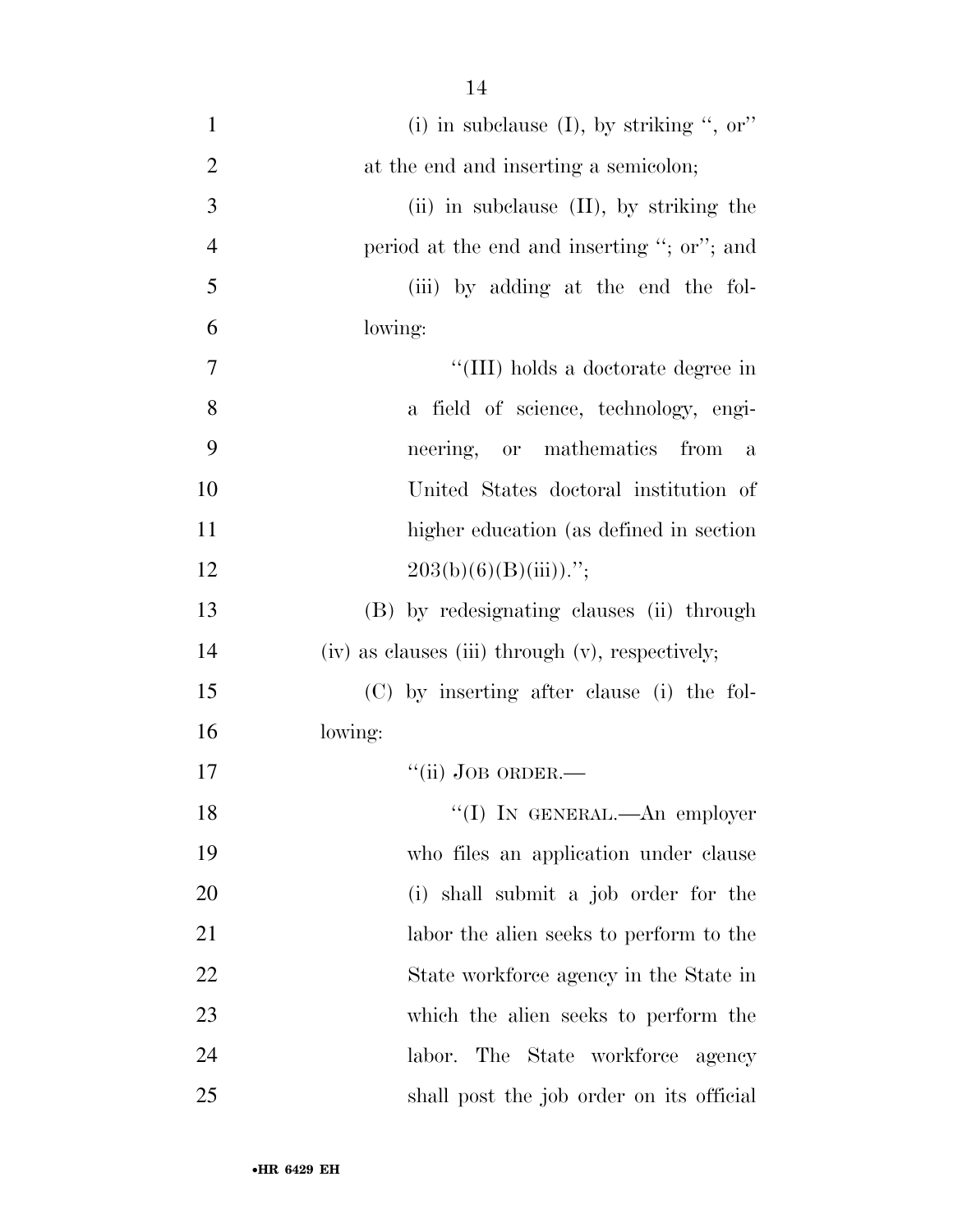| $\mathbf{1}$   | agency website for a minimum of 30        |
|----------------|-------------------------------------------|
| $\overline{2}$ | days and not later than 3 days after      |
| 3              | receipt using the employment statis-      |
| $\overline{4}$ | ties system authorized under section      |
| 5              | 15 of the Wagner-Peyser Act (29           |
| 6              | U.S.C. $49$ et seq.).                     |
| 7              | "(II) LINKS.—The Secretary of             |
| 8              | Labor shall include links to the offi-    |
| 9              | cial websites of all State workforce      |
| 10             | agencies on a single webpage of the       |
| 11             | official website of the Department of     |
| 12             | Labor."; and                              |
| 13             | (D) by adding at the end the following:   |
| 14             | "(vi) PROCESSING STANDARDS FOR            |
| 15             | ALIEN BENEFICIARIES QUALIFYING UNDER      |
| 16             | PARAGRAPHS (6) AND (7) OF SECTION         |
| 17             | 203(B).—The following processing stand-   |
| 18             | ards shall apply with respect to applica- |
| 19             | tions under clause (i) relating to alien  |
| 20             | beneficiaries qualifying under paragraph  |
| 21             | $(6)$ or $(7)$ of section 203(b):         |
| 22             | $\lq\lq (I)$ The Secretary of Labor shall |
| 23             | adjudicate such applications not later    |
| 24             | than 180 days after the date on which     |
| 25             | the application is filed. In the event    |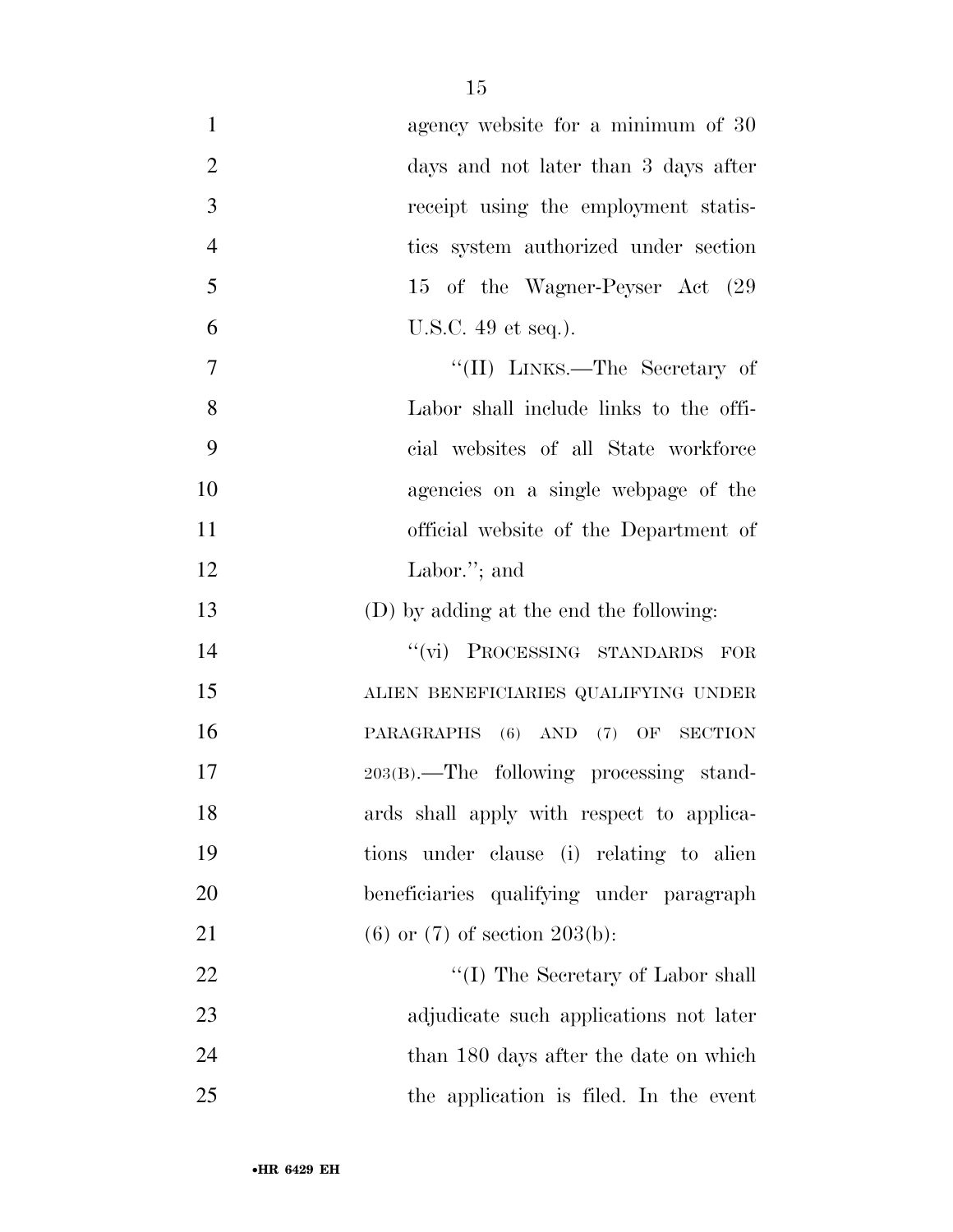| $\mathbf{1}$   | that additional information or docu-                        |
|----------------|-------------------------------------------------------------|
| $\overline{2}$ | mentation is requested by the Sec-                          |
| 3              | retary during such 180-day period,                          |
| $\overline{4}$ | the Secretary shall adjudicate the ap-                      |
| 5              | plication not later than 60 days after                      |
| 6              | the date on which such information or                       |
| 7              | documentation is received.                                  |
| 8              | $\lq\lq$ (II) The applicant shall be noti-                  |
| 9              | fied in writing within 60 days of the                       |
| 10             | date of filing if the application does                      |
| 11             | not meet the standards for approval.                        |
| 12             | If the application does not meet such                       |
| 13             | standards, the notice shall include the                     |
| 14             | reasons therefore and the Secretary                         |
| 15             | shall provide an opportunity for the                        |
| 16             | prompt resubmission of a modified ap-                       |
| 17             | plication."; and                                            |
| 18             | $(2)$ in subparagraph $(D)$ , by striking " $(2)$ or        |
| 19             | $(3)$ " and inserting " $(2)$ , $(3)$ , $(6)$ , or $(7)$ ". |
| 20             | (f) GAO STUDY.—Not later than June 30, 2018, the            |
| 21             | Comptroller General of the United States shall provide to   |
| 22             | the Congress the results of a study on the use by the Na-   |
| 23             | tional Science Foundation of the classification authority   |
| 24             | provided under section $203(b)(6)(B)(iii)(II)$ of the Immi- |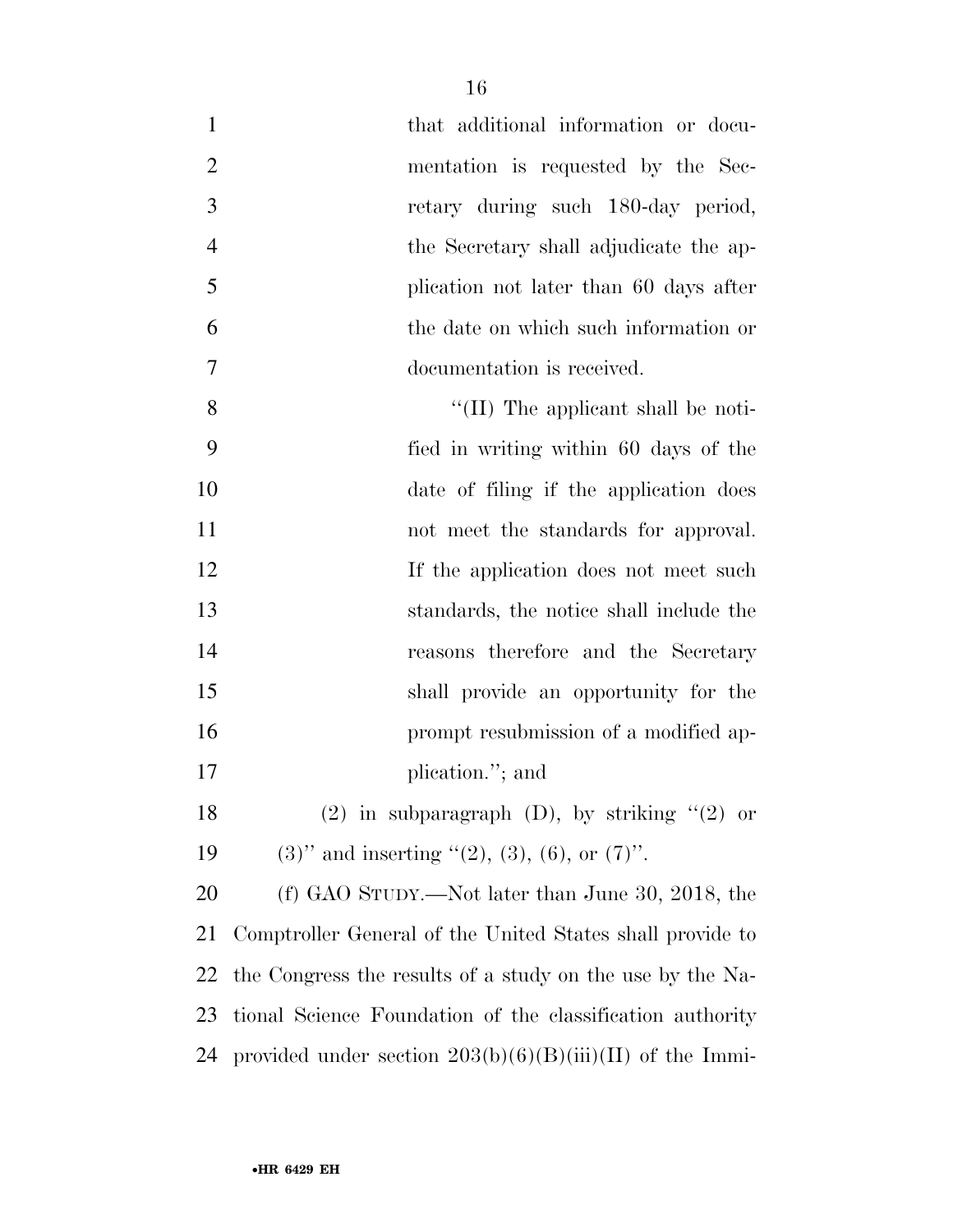gration and Nationality Act (8 U.S.C. 2 1153(b)(6)(B)(iii)(II)), as added by this section.

 (g) PUBLIC INFORMATION.—The Secretary of Home- land Security shall make available to the public on the official website of the Department of Homeland Security, and shall update not less than monthly, the following in- formation (which shall be organized according to month and fiscal year) with respect to aliens granted status under paragraph (6) or (7) of section 203(b) of the Immi- gration and Nationality Act (8 U.S.C. 1153(b)), as added by this section:

 (1) The name, city, and State of each employer who petitioned pursuant to either of such para- graphs on behalf of one or more aliens who were granted status in the month and fiscal year to date. (2) The number of aliens granted status under either of such paragraphs in the month and fiscal year to date based upon a petition filed by such em-ployer.

 (3) The occupations for which such alien or aliens were sought by such employer and the job ti-22 tles listed by such employer on the petition.

 (h) EFFECTIVE DATE.—The amendments made by this section shall take effect on October 1, 2013, and shall apply with respect to fiscal years beginning on or after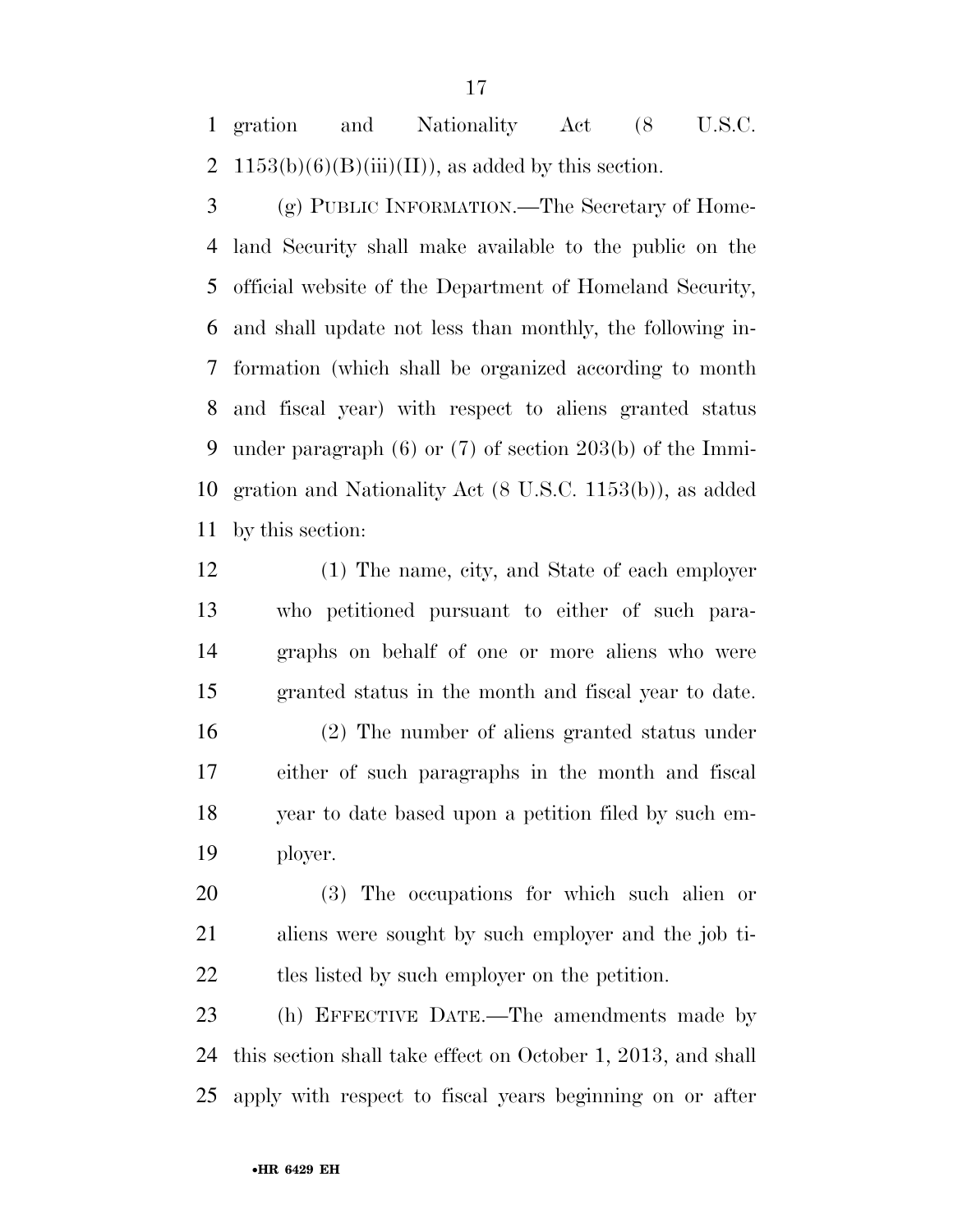such date. Nothing in the preceding sentence shall be con- strued to prohibit the Secretary of Homeland Security from accepting before such date petitions under section  $204(a)(1)(F)$  of the Immigration and Nationality Act (8) 5 U.S.C.  $1154(a)(1)(F)$  relating to alien beneficiaries quali- fying under paragraph (6) or (7) of section 203(b) of such Act (8 U.S.C. 1153(b)) (as added by this section).

### **SEC. 3. ELIMINATION OF DIVERSITY IMMIGRANT PRO-GRAM.**

 (a) WORLDWIDE LEVEL OF DIVERSITY IMMI- GRANTS.—Section 201 of the Immigration and Nation-ality Act (8 U.S.C. 1151) is amended—

| 13 | $(1)$ in subsection $(a)$ —                                    |
|----|----------------------------------------------------------------|
| 14 | $(A)$ by inserting "and" at the end of para-                   |
| 15 | graph(1);                                                      |
| 16 | (B) by striking "; and" at the end of para-                    |
| 17 | $graph(2)$ and inserting a period; and                         |
| 18 | $(C)$ by striking paragraph $(3)$ ; and                        |
| 19 | $(2)$ by striking subsection (e).                              |
| 20 | (b) ALLOCATION OF DIVERSITY IMMIGRANT VISAS.—                  |
| 21 | Section 203 of such Act $(8 \text{ U.S.C. } 1153)$ is amended— |
| 22 | $(1)$ by striking subsection $(e)$ ;                           |
| 23 | $(2)$ in subsection (d), by striking " $(a)$ , $(b)$ , or      |
| 24 | (e)," and inserting "(a) or $(b)$ ,";                          |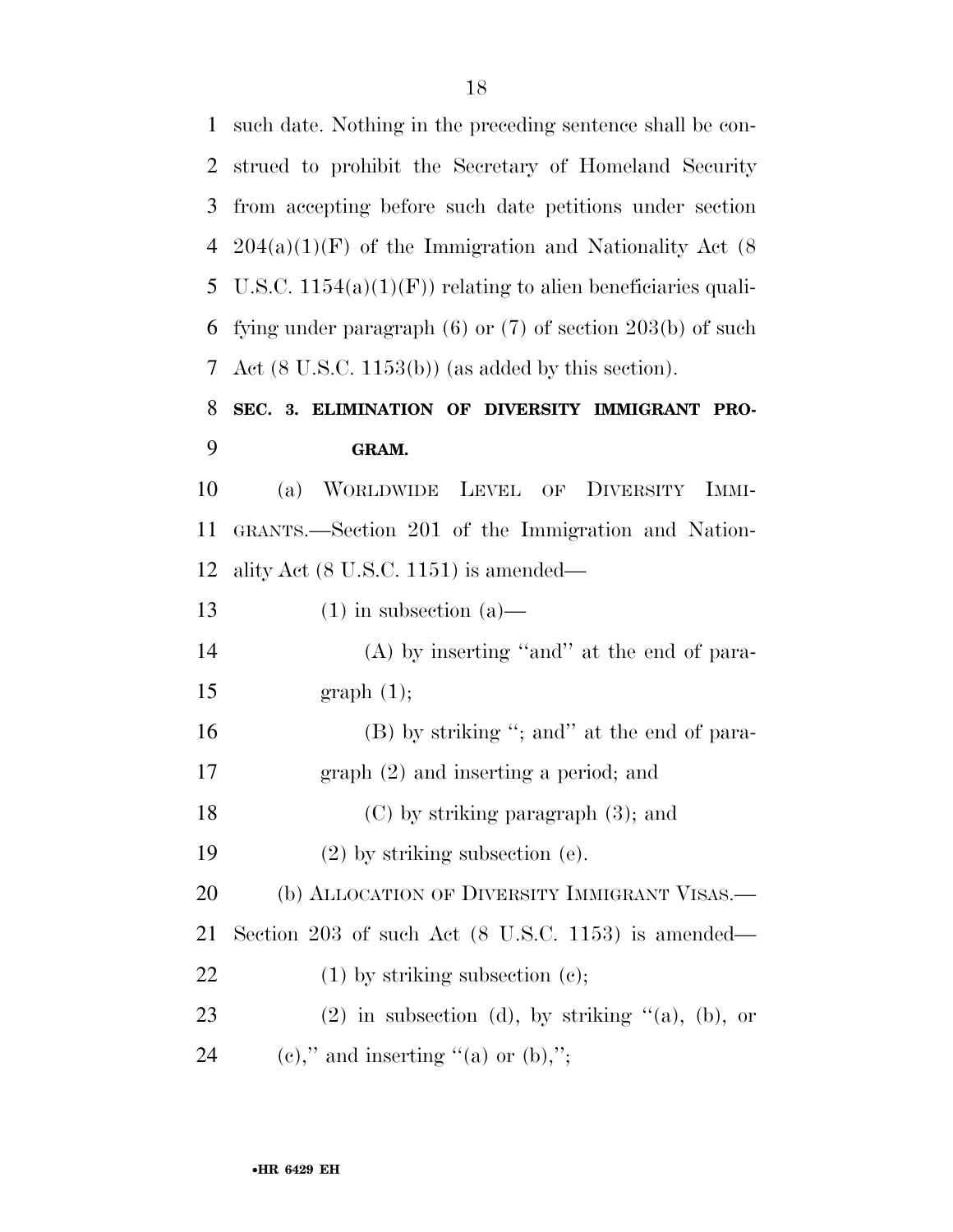| $\mathbf{1}$   | $(3)$ in subsection (e), by striking paragraph $(2)$         |
|----------------|--------------------------------------------------------------|
| $\overline{2}$ | and redesignating paragraph $(3)$ as paragraph $(2)$ ;       |
| 3              | (4) in subsection (f), by striking $(a)$ , (b), or           |
| $\overline{4}$ | $(e)$ " and inserting "(a) or (b)"; and                      |
| 5              | $(5)$ in subsection (g), by striking " $(a)$ , $(b)$ , and   |
| 6              | (e)" and inserting "(a) and (b)".                            |
| 7              | (c) PROCEDURE FOR GRANTING IMMIGRANT STA-                    |
| 8              | TUS.—Section 204 of such Act (8 U.S.C. 1154) is amend-       |
| 9              | $ed$ —                                                       |
| 10             | (1) by striking subsection (a)(1)(I); and                    |
| 11             | $(2)$ in subsection (e), by striking " $(a)$ , $(b)$ , or    |
| 12             | (e)" and inserting "(a) or $(b)$ ".                          |
| 13             | (d) EFFECTIVE DATE.—The amendments made by                   |
| 14             | this section shall take effect on October 1, 2013, and shall |
| 15             | apply with respect to fiscal years beginning on or after     |
| 16             | such date.                                                   |
| 17             | SEC. 4. PERMANENT PRIORITY DATES.                            |
| 18             | (a) IN GENERAL.—Section 203 of the Immigration               |
| 19             | and Nationality Act (8 U.S.C. 1153) is amended by add-       |
| 20             | ing at the end the following:                                |
| 21             | "(i) PERMANENT PRIORITY DATES.—                              |
| 22             | ``(1)<br>IN GENERAL.—Subject to subsection                   |
| 23             | $(h)(3)$ and paragraph $(2)$ , the priority date for any     |
| 24             | employment-based petition shall be the date of filing        |
|                |                                                              |

of the petition with the Secretary of Homeland Secu-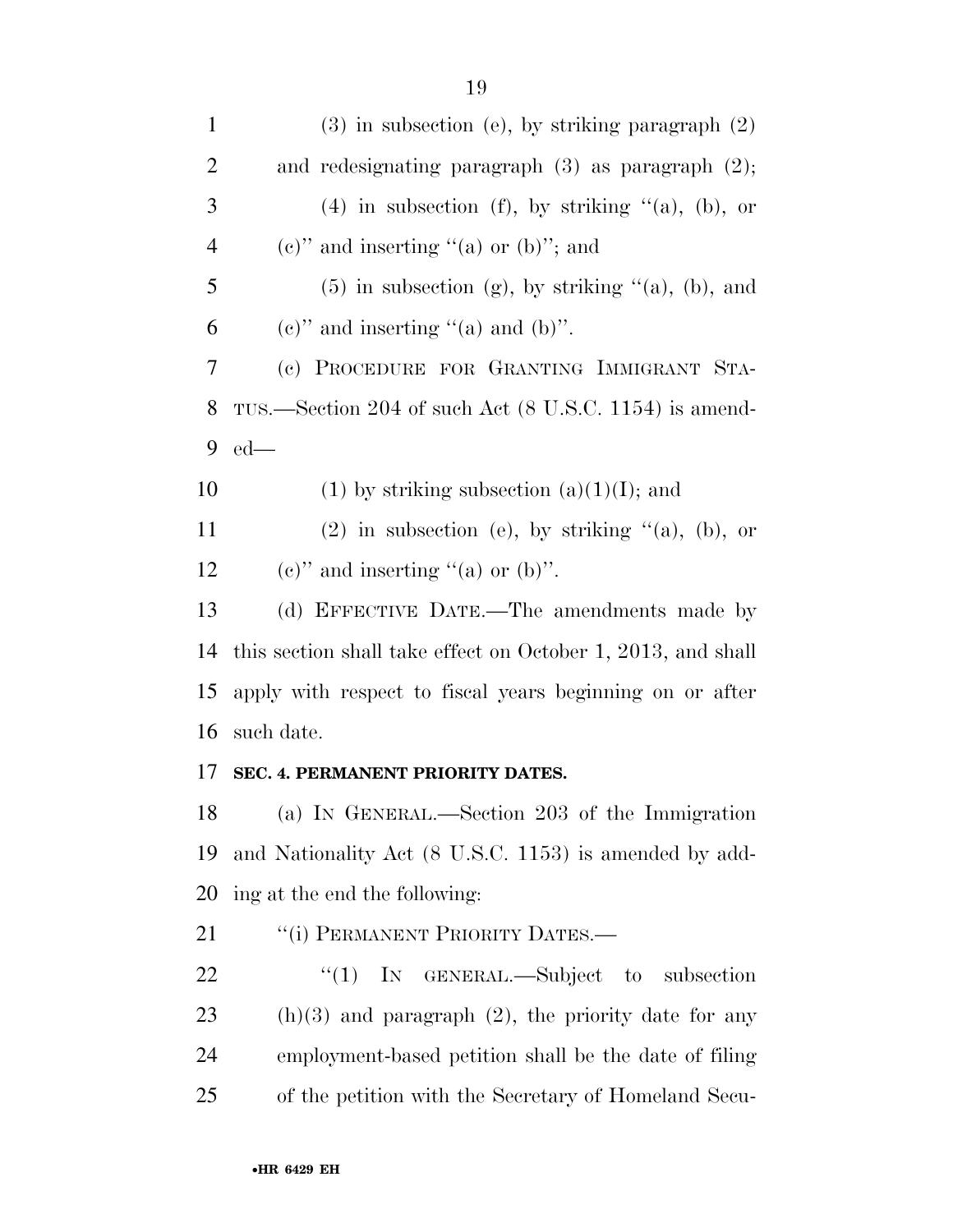rity (or the Secretary of State, if applicable), unless the filing of the petition was preceded by the filing of a labor certification with the Secretary of Labor, in which case that date shall constitute the priority date.

 ''(2) SUBSEQUENT EMPLOYMENT-BASED PETI- TIONS.—Subject to subsection (h)(3), an alien who is the beneficiary of any employment-based petition that was approvable when filed (including self-peti- tioners) shall retain the priority date assigned with respect to that petition in the consideration of any subsequently filed employment-based petition (in-cluding self-petitions).''.

 (b) EFFECTIVE DATE.—The amendment made by subsection (a) shall take effect on October 1, 2013, and shall apply to aliens who are a beneficiary of a classifica-tion petition pending on or after such date.

#### **SEC. 5. STUDENT VISA REFORM.**

19 (a) IN GENERAL.—Section  $101(a)(15)(F)$  of the Im-20 migration and Nationality Act  $(8 \text{ U.S.C. } 1101(a)(15)(\text{F}))$ is amended to read as follows:

22  $\text{``(F)}$  an alien—

23  $\frac{4}{10}$  who—

24  $\bullet$   $\bullet$   $\bullet$   $\bullet$   $\bullet$  is a bona fide student qualified to pursue a full course of study in a field of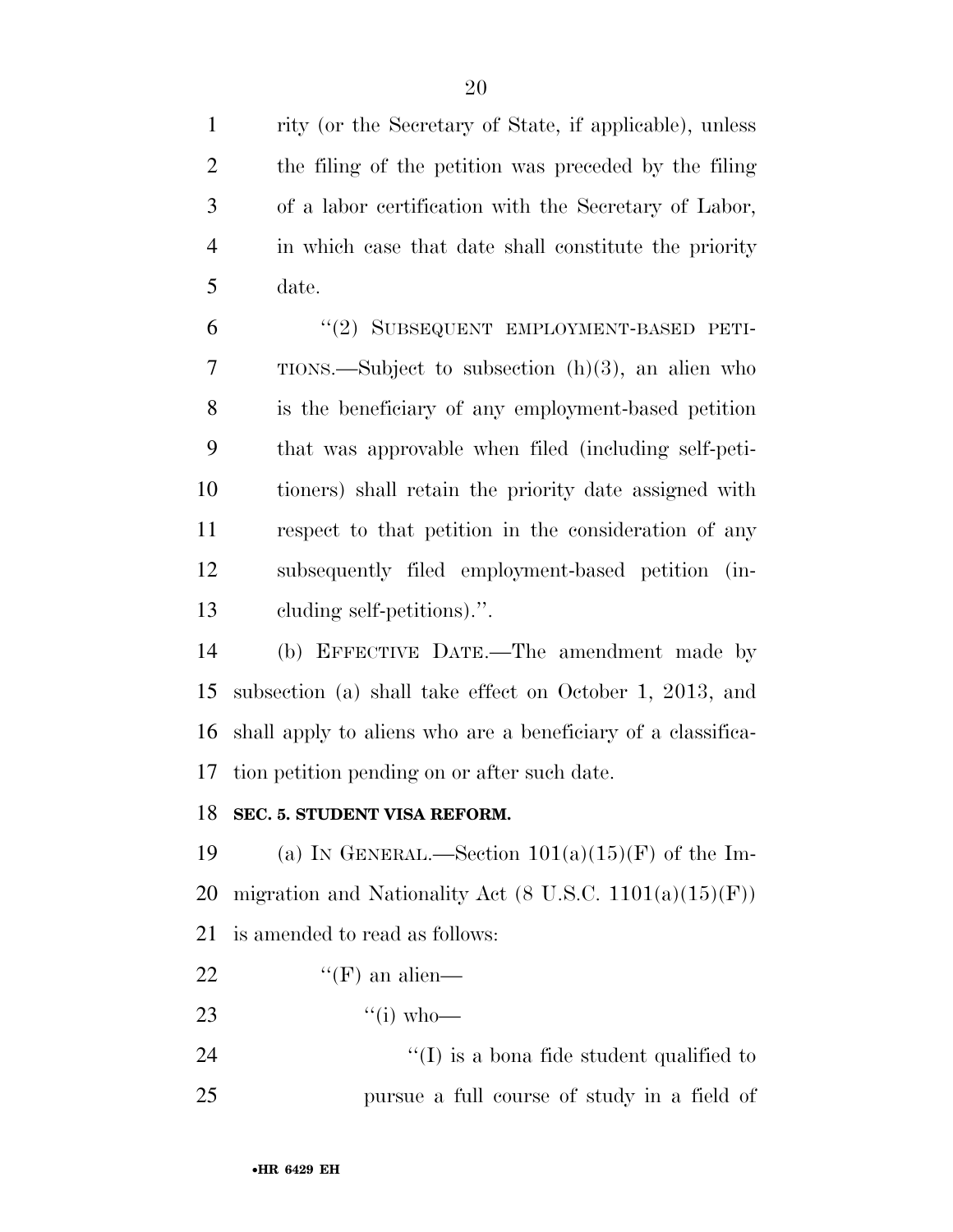| $\mathbf{1}$   | science, technology, engineering, or mathe-    |
|----------------|------------------------------------------------|
| $\overline{2}$ | (as defined in<br>matics<br>section            |
| 3              | $203(b)(6)(B(ii))$ leading to a bachelors or   |
| $\overline{4}$ | graduate degree and who seeks to enter         |
| 5              | the United States for the purpose of pur-      |
| 6              | suing such a course of study consistent        |
| 7              | with section $214(m)$ at an institution of     |
| 8              | higher education (as described in section)     |
| 9              | $101(a)$ of the Higher Education Act of        |
| 10             | 1965 (20 U.S.C. 1001(a))) or a propri-         |
| 11             | etary institution of higher education (as      |
| 12             | defined in section $102(b)$ of such Act $(20)$ |
| 13             | U.S.C. $1002(b))$ in the United States,        |
| 14             | particularly designated by the alien and       |
| 15             | approved by the Secretary of Homeland          |
| 16             | Security, after consultation with the Sec-     |
| 17             | retary of Education, which institution shall   |
| 18             | have agreed to report to the Secretary of      |
| 19             | Homeland Security the termination of at-       |
| $20\,$         | tendance of each nonimmigrant student,         |
| 21             | and if any such institution fails to make      |
| 22             | reports promptly the approval shall be         |
| 23             | withdrawn; or                                  |
| 24             | $\lq\lq$ (II) is engaged in temporary employ-  |
|                |                                                |

ment for optional practical training related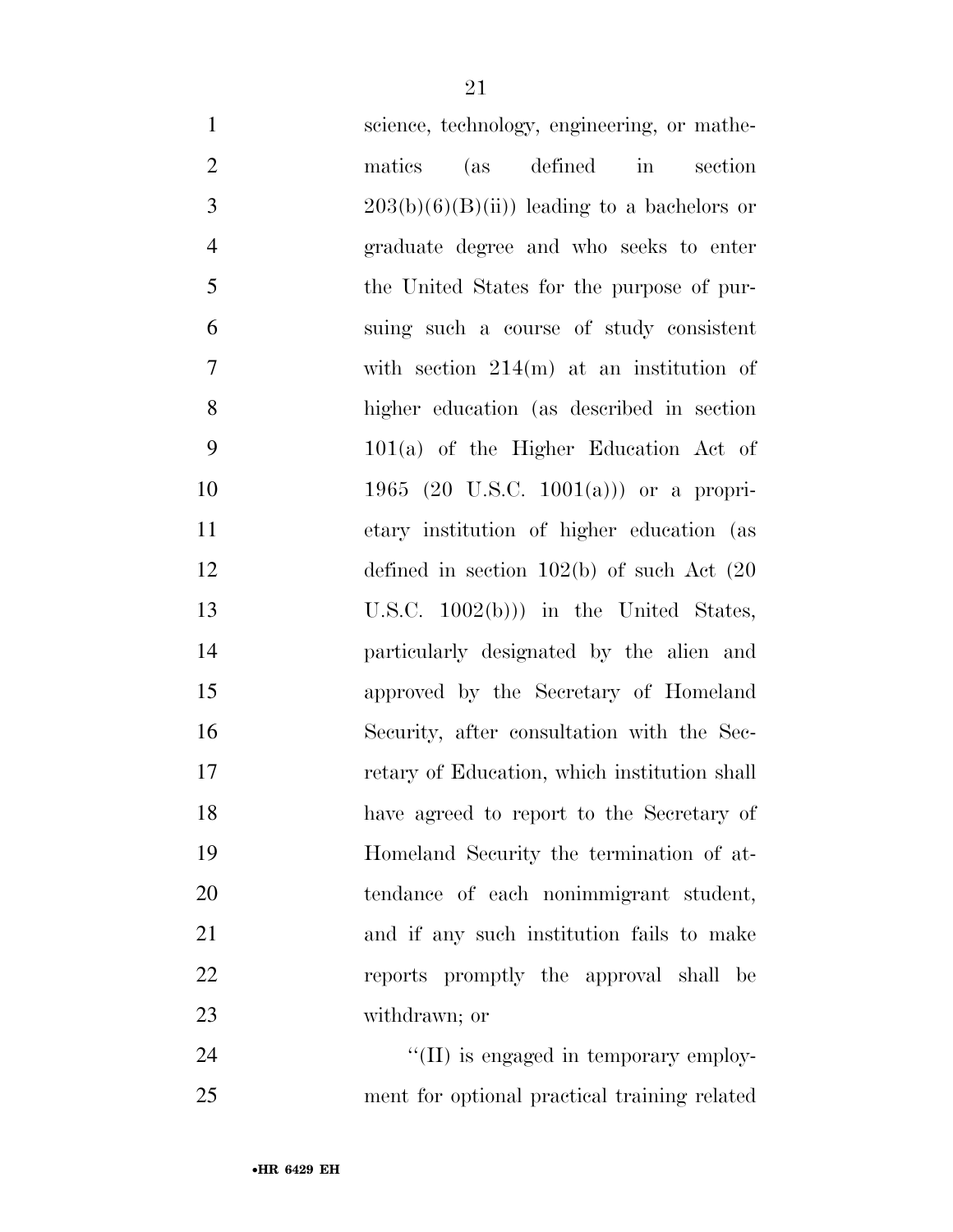to such alien's area of study following com- pletion of the course of study described in subclause (I);

4 ''(ii) who has a residence in a foreign coun- try which the alien has no intention of aban- doning, who is a bona fide student qualified to pursue a full course of study, and who seeks to enter the United States temporarily and solely for the purpose of pursuing such a course of 10 study consistent with section 214(m) at an es- tablished college, university, seminary, conserv- atory, academic high school, elementary school, or other academic institution or in a language training program in the United States, particu- larly designated by the alien and approved by the Secretary of Homeland Security, after con- sultation with the Secretary of Education, which institution of learning or place of study shall have agreed to report to the Secretary of Homeland Security the termination of attend- ance of each nonimmigrant student, and if any such institution of learning or place of study fails to make reports promptly the approval shall be withdrawn;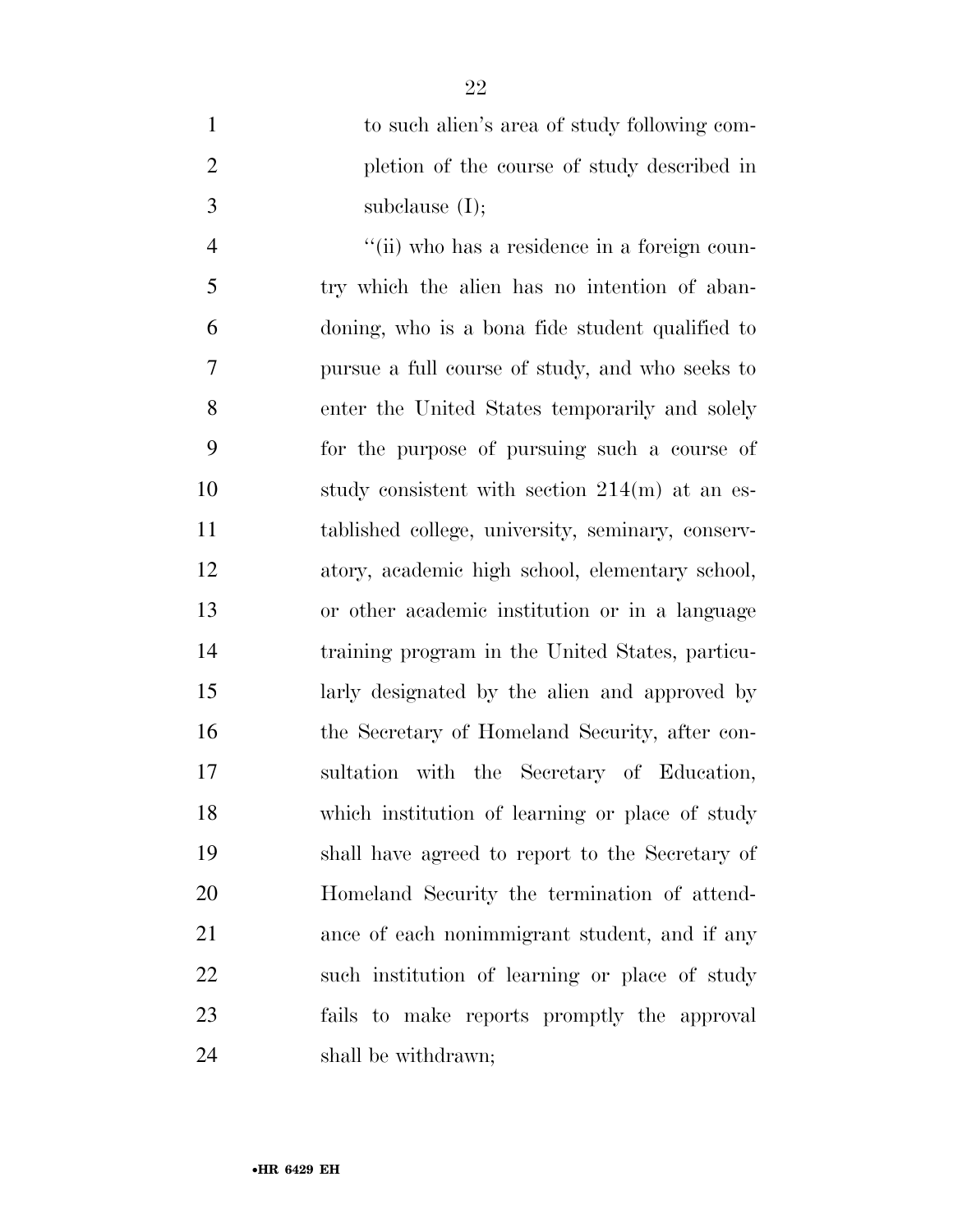| $\mathbf{1}$   | "(iii) who is the spouse or minor child of                          |
|----------------|---------------------------------------------------------------------|
| $\overline{2}$ | an alien described in clause (i) or (ii) if accom-                  |
| 3              | panying or following to join such an alien; or                      |
| $\overline{4}$ | "(iv) who is a national of Canada or Mex-                           |
| 5              | ico, who maintains actual residence and place of                    |
| 6              | abode in the country of nationality, who is de-                     |
| 7              | scribed in clause (i) or (ii) except that the                       |
| 8              | alien's qualifications for and actual course of                     |
| 9              | study may be full or part-time, and who com-                        |
| 10             | mutes to the United States institution or place                     |
| 11             | of study from Canada or Mexico.".                                   |
| 12             | (b) ADMISSION.—Section $214(b)$ of the Immigration                  |
| 13             | and Nationality Act $(8 \text{ U.S.C. } 1184(b))$ is amended by in- |
| 14             | serting "(F)(i)," before "(L) or $(V)$ ".                           |
| 15             | (c) CONFORMING AMENDMENT.—Section $214(m)(1)$                       |
| 16             | of the Immigration and Nationality Act (8 U.S.C.                    |
| 17             | $1184(m)(1)$ is amended, in the matter preceding subpara-           |
| 18             | $graph(A)$ , by striking "(i) or (iii)" and inserting "(i), (ii),   |
| 19             | or $(iv)$ .                                                         |
| 20             | (d) EFFECTIVE DATE.—The amendments made by                          |
| 21             | this section shall take effect on October 1, 2013, and shall        |
| 22             | apply to nonimmigrants who possess or are granted status            |
| 23             | under section $101(a)(15)(F)$ of the Immigration and Na-            |
| 24             | tionality Act (8 U.S.C. $1101(a)(15)(F)$ ) on or after such         |
| 25             | date.                                                               |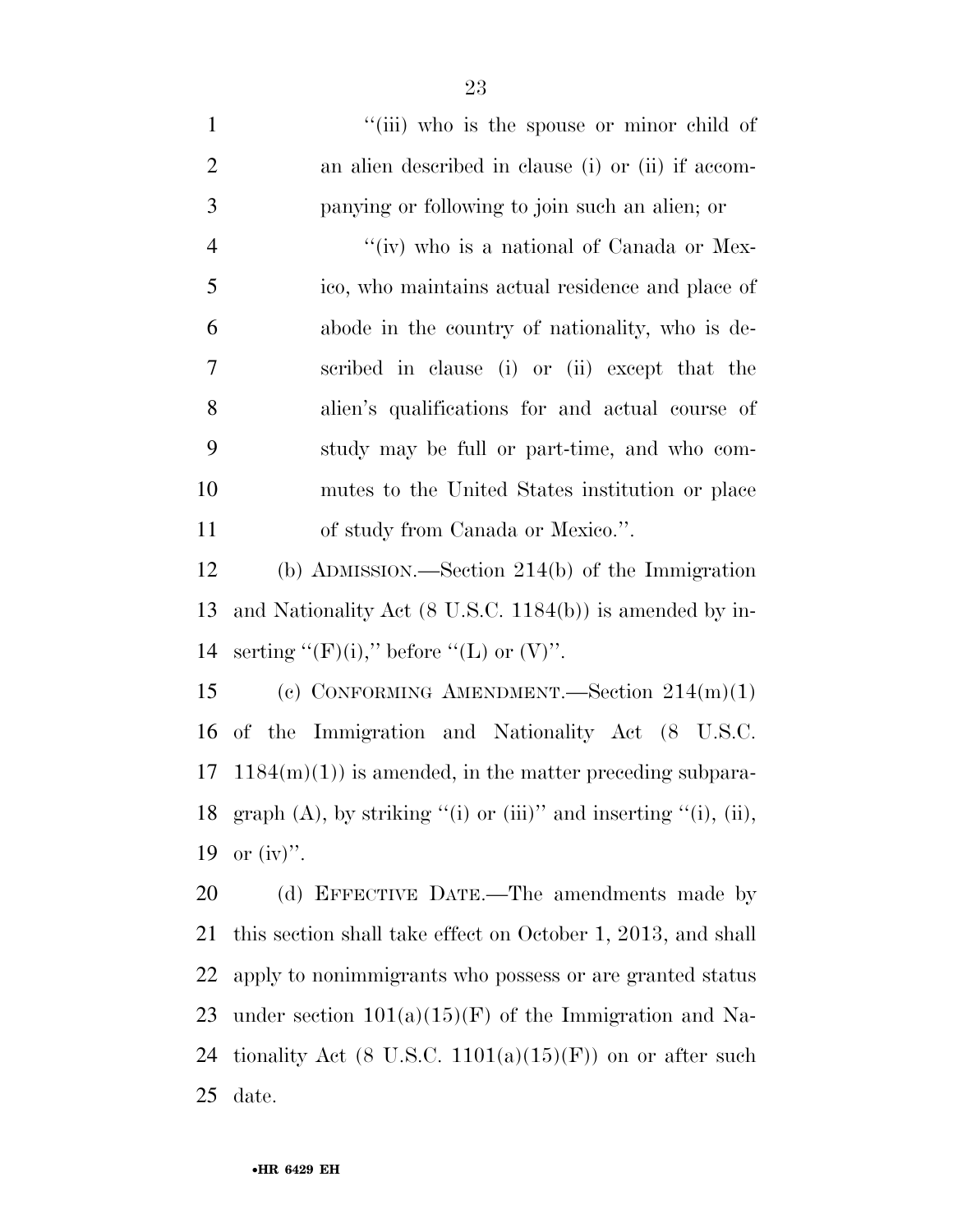| 1              | SEC. 6. EXPANSION OF THE "V" NONIMMIGRANT VISA PRO-        |
|----------------|------------------------------------------------------------|
| $\overline{2}$ | GRAM FOR SPOUSES AND CHILDREN OF PER-                      |
| 3              | MANENT RESIDENTS AWAITING THE AVAIL-                       |
| $\overline{4}$ | ABILITY OF AN IMMIGRANT VISA.                              |
| 5              | (a) IN GENERAL.—Section $101(a)(15)(V)$ of the Im-         |
| 6              | migration and Nationality Act (8 U.S.C. $1101(a)(15)(V)$ ) |
| 7              | is amended—                                                |
| 8              | $(1)$ in the matter preceding clause (i), by strik-        |
| 9              | ing "that was filed with the Attorney General under        |
| 10             | section 204 on or before the date of the enactment         |
| 11             | of the Legal Immigration Family Equity Act,";              |
| 12             | $(2)$ in clause (i), by striking "3 years or more;"        |
| 13             | and inserting "1 year or more;"; and                       |
| 14             | $(3)$ in clause (ii), by striking "3 years or more         |
| 15             | have" and inserting "1 year or more has".                  |
| 16             | (b) PROVISIONS AFFECTING NONIMMIGRANT STA-                 |
| 17             | TUS.—Section $214(q)$ of the Immigration and Nationality   |
|                | 18 Act $(8 \text{ U.S.C. } 1184(q))$ is amended—           |
| 19             | $(1)$ by striking paragraphs $(2)$ and $(3)$ ;             |
| 20             | $(2)$ in paragraph $(1)$ —                                 |
| 21             | $(A)$ in subparagraph $(A)$ , by striking "the             |
| 22             | Attorney General" and all that follows through             |
| 23             | "; and" and inserting "the alien may not be au-            |
| 24             | thorized to engage in employment in the United             |
| 25             | States during the period of authorized admis-              |
| 26             | sion as such a nonimmigrant; and"; and                     |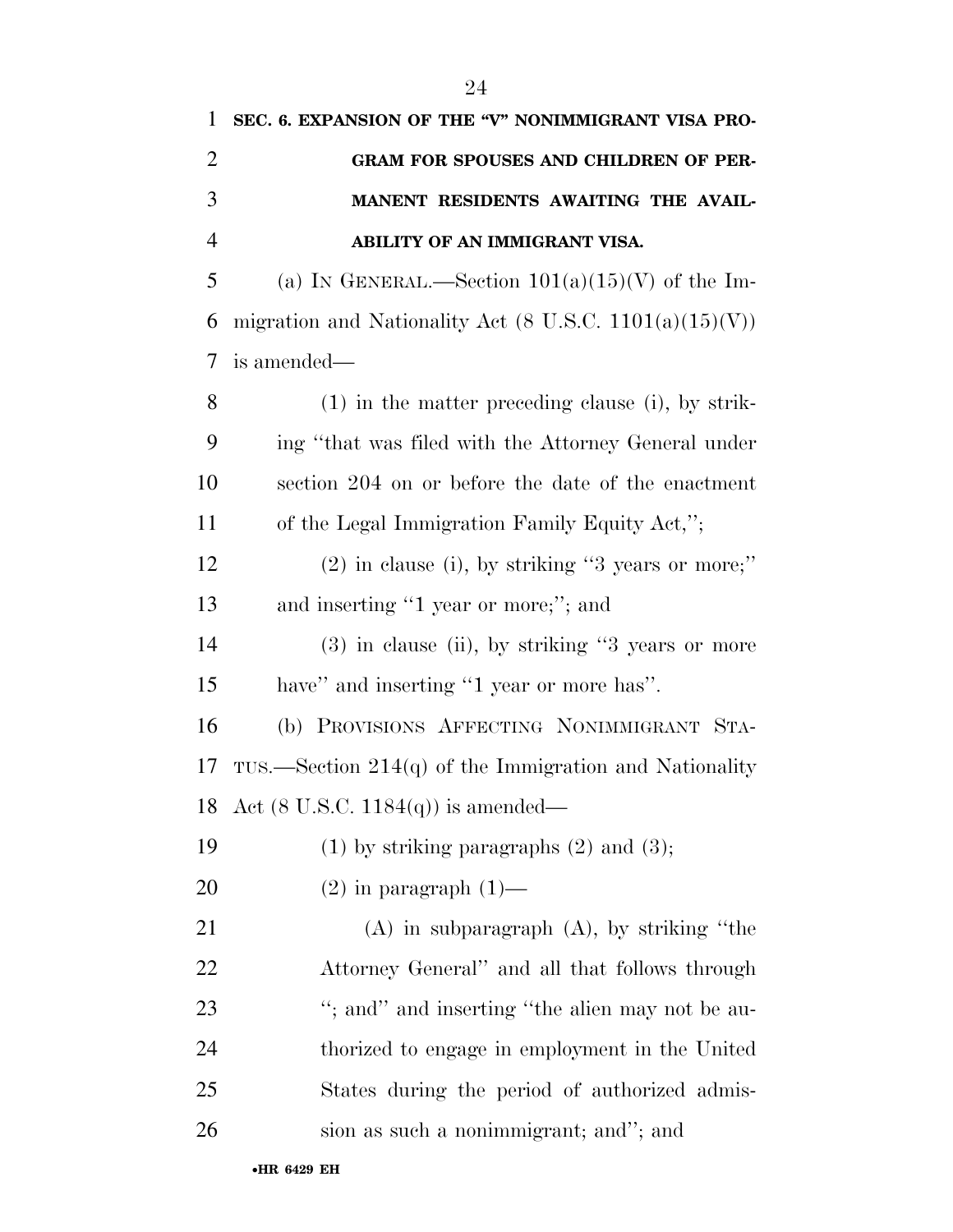| $\mathbf{1}$   | (B) by redesignating subparagraphs (A)                        |
|----------------|---------------------------------------------------------------|
|                |                                                               |
| $\overline{2}$ | and $(B)$ as paragraphs $(1)$ and $(2)$ , respectively;       |
| 3              | and                                                           |
| $\overline{4}$ | (3) by striking " $(q)(1)$ " and inserting " $(q)$ ".         |
| 5              | (c) EFFECTIVE DATE.—The amendments made by                    |
| 6              | this section shall take effect on October 1, 2013, and shall  |
| 7              | apply to an alien who-                                        |
| 8              | (1) applies for nonimmigrant status under sec-                |
| 9              | tion $101(a)(15)(V)$ of the Immigration and Nation-           |
| 10             | ality Act (8 U.S.C. $1101(a)(15)(V)$ ) on or after such       |
| 11             | date; and                                                     |
| 12             | $(2)$ is the beneficiary of a classification petition         |
| 13             | filed under section 204 of the Immigration and Na-            |
| 14             | tionality Act (8 U.S.C. 1154) before, on, or after            |
| 15             | such date.                                                    |
| 16             | SEC. 7. EXTENSION OF GUARANTEE FEES FOR GOVERN-               |
| 17             | <b>MENT-SPONSORED</b><br><b>HOUSING</b><br><b>ENTERPRISES</b> |
| 18             | AND FHA.                                                      |
| 19             | GSEs.—Subsection (f) of section 1327 of the<br>(a)            |
| 20             | Housing and Community Development Act of 1992 (12)            |
| 21             | U.S.C. $4547$ ) is amended by striking "October 1, $2021"$    |
| 22             | and inserting "October 1, 2022".                              |
| 23             | (b) FHA.—Subsection (b) of section 402 of the Tem-            |
| 24             | porary Payroll Tax Cut Continuation Act of 2011 (Public       |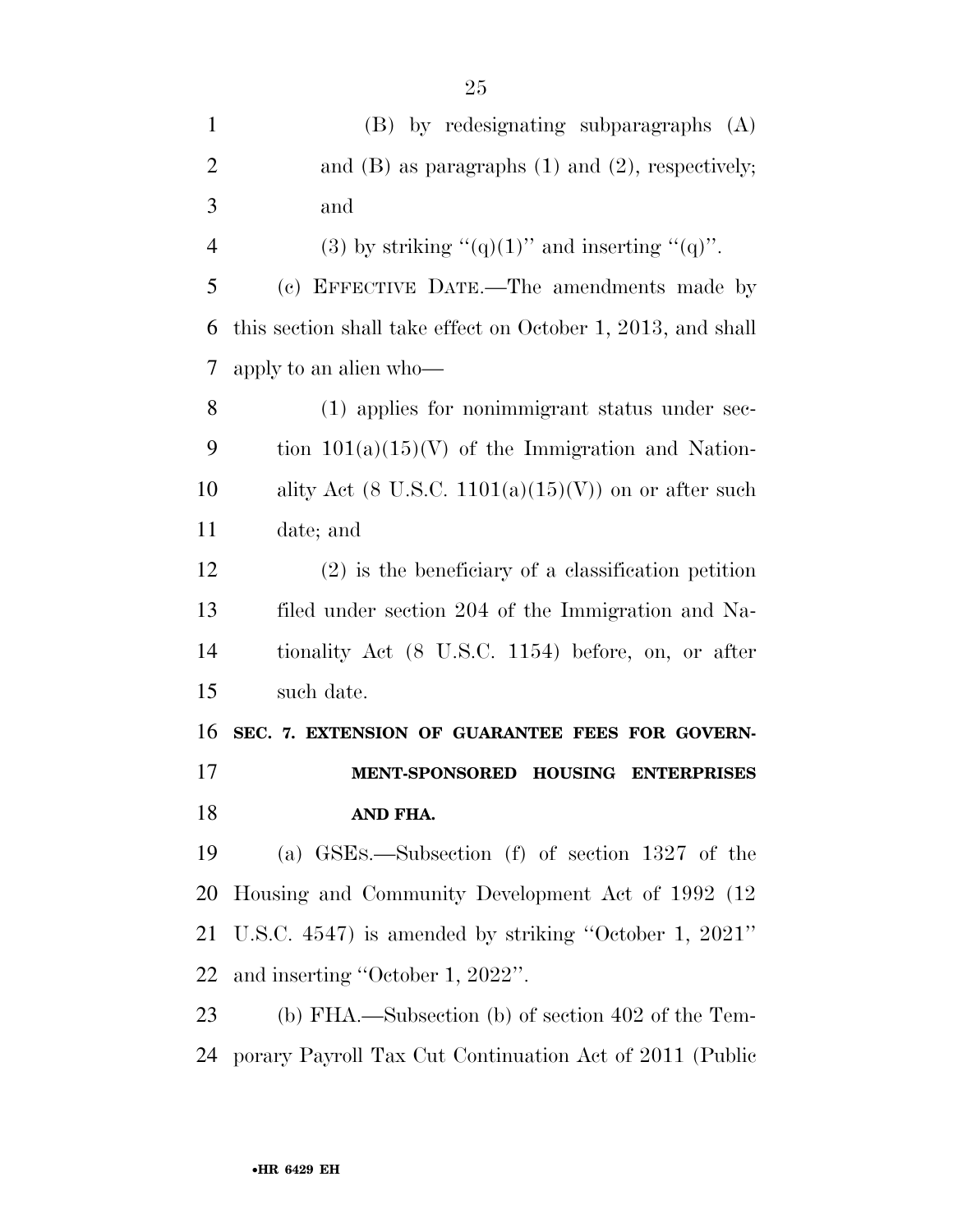- 1 Law 112–78; 125 Stat. 1289) is amended by striking ''Oc-
- 2 tober 1, 2021'' and inserting ''October 1, 2022''.

Passed the House of Representatives November 30, 2012.

Attest:

*Clerk.*